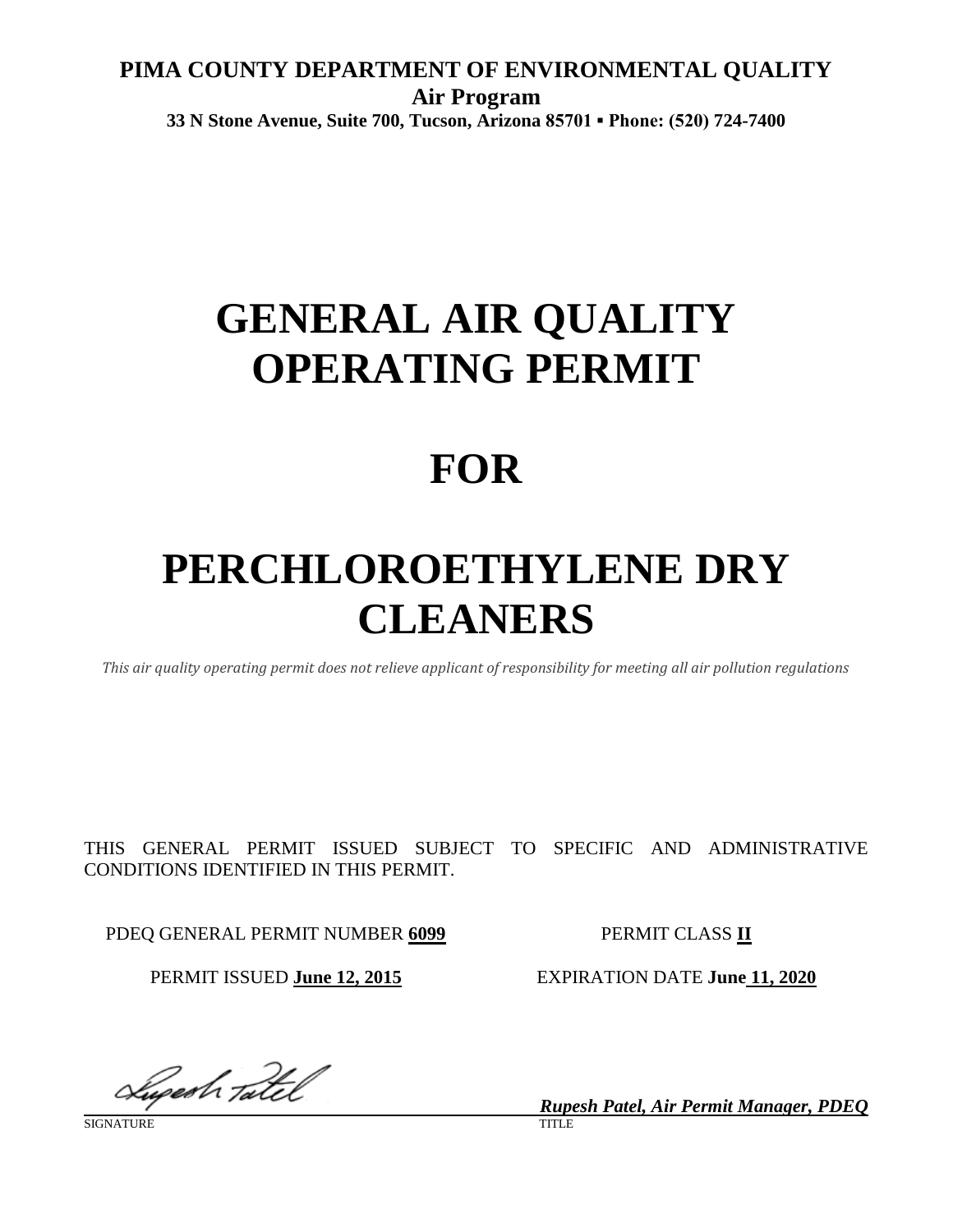## **TABLE OF CONTENTS**

|    | Title of Permit Part<br>Page                                                        |  |
|----|-------------------------------------------------------------------------------------|--|
| Ι. | Part 1: Explanation of Permit Structure (Applicable to All Dry Cleaning Machines) 3 |  |
| П. |                                                                                     |  |
|    |                                                                                     |  |
|    |                                                                                     |  |
| V. |                                                                                     |  |
|    |                                                                                     |  |
|    |                                                                                     |  |
|    | .24                                                                                 |  |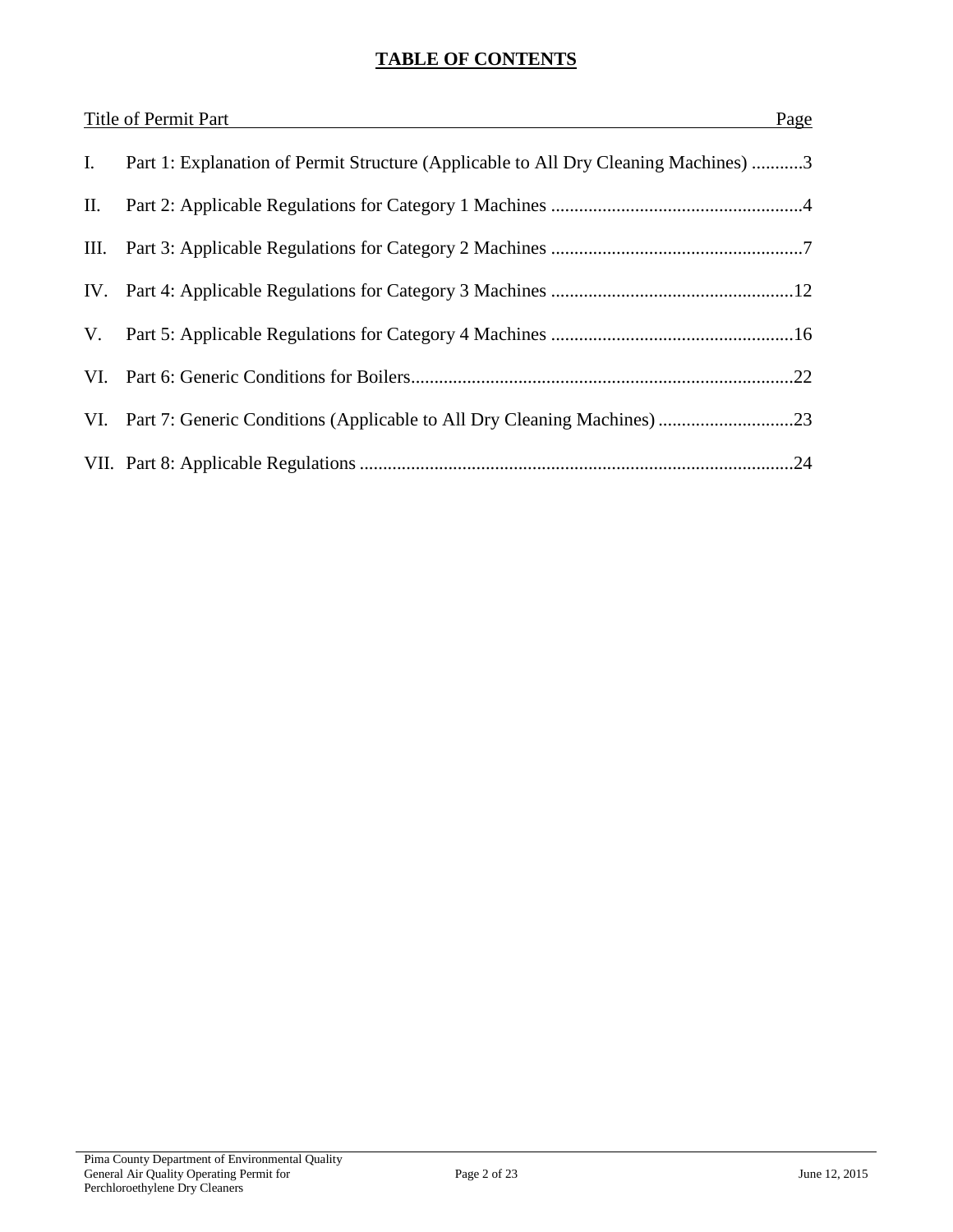## **EXPLANATION OF PERMIT STRUCTURE**

This is a general permit for dry cleaning machines using perchloroethylene (PCE) and operating in Pima County. Whereas all dry cleaning machines covered under this general permit are substantially similar, the regulations governing the operation and monitoring of these machines varies greatly. During the application process for this general permit, the Permittee supplied various pieces of information about the machines operated at the permitted facility, and the facility itself. This information was used to categorize each machine operated at the permitted facility into one of four categories.

The four categories of machines used in the permit were developed by PDEQ in order to clarify which regulations apply to each machine operated at the permitted facility. Depending on the age of the machine, and how much PCE is consumed at the facility, each machine operating at the facility could be subject to substantially different regulations. Some regulations, however, are the same for all machines and do not vary. The permit has been structured to reflect these facts.

This general permit is divided into eight parts. Parts 1, 7 and 8 apply to all machines regardless of age and facility PCE consumption. Parts 2 through 4 contain the separate sets of applicable regulations for each of the four categories of dry cleaning machines. Each dry cleaning machine operated at the permitted facility is regulated by one, and only one, of these four parts (it is possible for separate machines at the same facility to be subject to different sets of regulations.) The specific federal regulations applicable to each category of dry cleaning machine are identified in whole within each Part.

Each dry cleaning machine authorized to operate in Pima County at the permitted facility shall be provided an Authorization to Operate (ATO) certificate. This certificate lists each dry cleaning machine at the permitted facility, along with the specific category each machine fits into and the corresponding parts of the permit which apply to each machine. See the attached ATO certificate to clarify which regulations apply to each machine operated at your facility.

Part 6 of the permit is the set of additional conditions that applies to any fossil fuel fired boilers or water heaters operated at the permitted facility. Any fossil fuel fired equipment authorized to operate at the permitted facility is included in the ATO certificate. The applicable parts of the permit that apply to the fossil fuel fired equipment are also enumerated in the ATO certificate. If no fossil fuel fired equipment is permitted to operate at the facility, this is reflected by an absence of such equipment on the ATO certificate.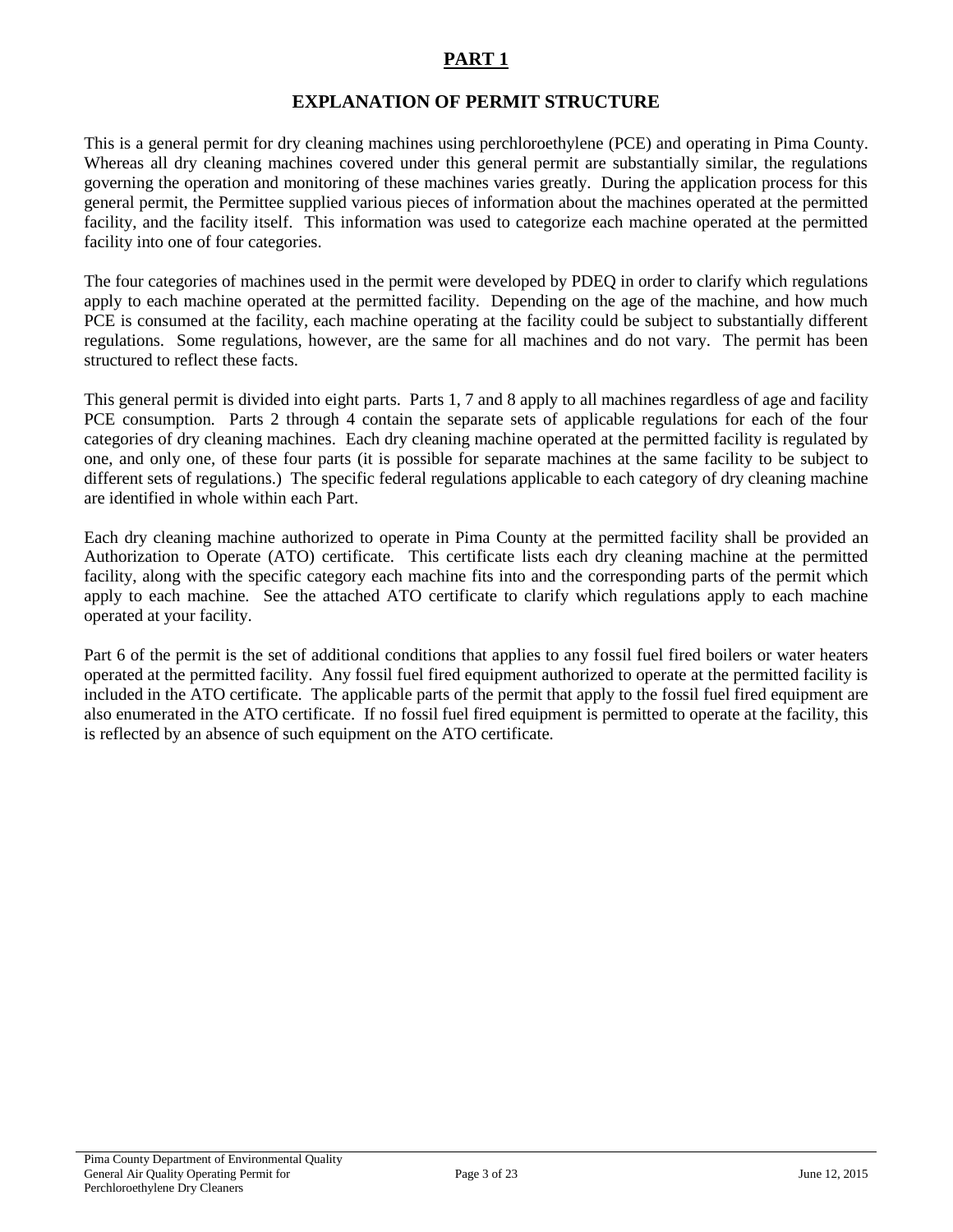#### **SPECIFIC CONDITIONS FOR CATEGORY 1 MACHINES** *(For Existing Small Area Source* **PCE Dry Cleaning Equipment)**

**This Part applies to all dry-to-dry dry cleaning machines for which installation, relocation or reconstruction was commenced before December 9, 1991; and which are located at a dry cleaning facility with a facility-wide, total yearly perchloroethylene consumption of less than 140 gallons/year.**

#### **A. Required Control Technology**

There are no requirements to install or maintain any PCE control devices on machines within this category.

#### **B. Standards for Operating Dry Cleaning Machinery**

- 1. The Permittee shall operate the dry cleaning system according to the manufacturer's specifications and recommendations. [40 CFR 63.322(d)]
- 2. The Permittee shall close the door of each dry cleaning machine immediately after transferring articles to or from the machine and shall keep the door closed at all other times. [40 CFR 63.322(c)]
- 3. The Permittee shall store all PCE and wastes that contain PCE in solvent tanks or solvent containers with no perceptible leaks. The exception to this requirement is that containers for separator water may be uncovered, as necessary, for proper operation of the machine and still. [PCC 17.16.400.A & 40 CFR 63.322(j)]
- 4. The Permittee shall drain all cartridge filters in their housing, or other sealed container, for a minimum of 24 hours, or shall treat such filters in an equivalent manner, before removal from the dry cleaning facility. [40 CFR 63.322(i)]

#### **C. Maintenance, Leak Detection, and Repair**

1. General Maintenance Requirement

The Permittee shall maintain the dry cleaning system according to the manufacturer's specifications and recommendations. [40 CFR 63.322(d)]

2. Perceptible Leak Checks

The Permittee shall inspect the system **biweekly** for *perceptible leaks* while the dry cleaning system is operating. (*Perceptible leaks* are PCE vapor or liquid leaks that are obvious from the odor of PCE, visual observation, such as pools or droplets of liquid, or the detection of gas flow by passing the fingers over the surface of equipment.) Inspection with a halogenated leak detector or PCE gas analyzer also fulfills the requirement for inspection of *perceptible leaks*. The following components shall be  $\text{inspected:}$  [40 CFR 63.321 & 40 CFR 63.322(k) & (l)]

- a. Hose and pipe connections, fittings, couplings, and valves;
- b. Door gaskets and seatings;
- c. Filter gaskets and seatings;
- d. Pumps;
- e. Solvent tanks and containers;
- f. Water separators;
- g. Muck cookers;
- h. Stills;
- i. Exhaust dampers;
- j. Diverter valves; and
- k. All Filter housings.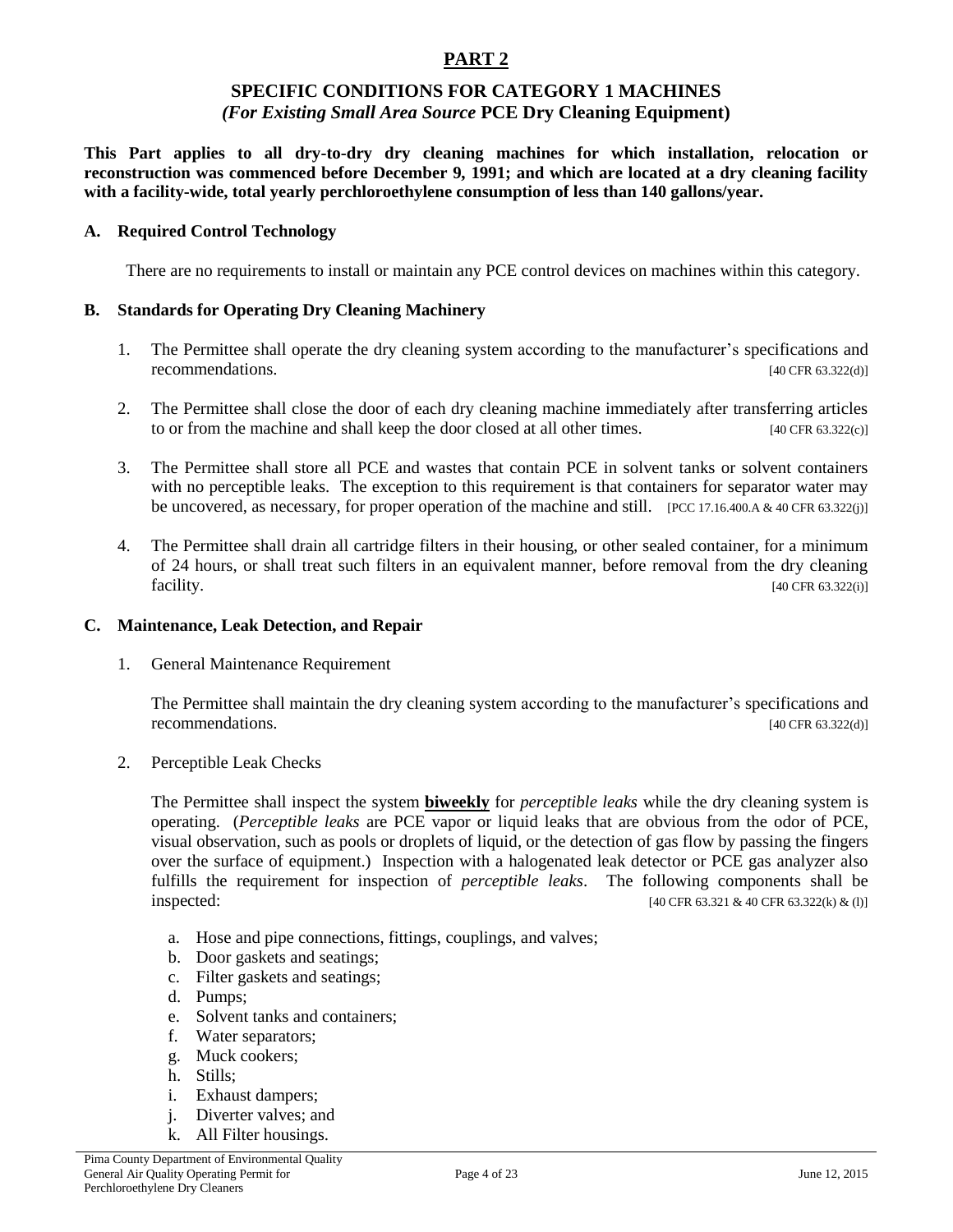#### 3. Vapor Leak Checks

The Permittee shall inspect the components listed in C.2.a through k of this Part for *vapor leaks* **monthly** while the component is in operation. (*Vapor leaks* are emissions of PCE vapor of a concentration exceeding 25 parts per million by volume - 50 parts per million by volume as methane as indicated by a halogenated hydrocarbon detector or PCE gas analyzer.)

[40 CFR 63.322(o) & 40 CFR 63.321]

- a. Inspections shall be conducted using a halogenated hydrocarbon detector or PCE gas analyzer that is operated according to the manufacturer's instructions. The operator shall place the probe inlet at the surface of each component interface where leakage could occur and move it slowly along the interface periphery. [40 CFR 63.322(o)(1)(i)]
- b. Any inspection conducted according to this paragraph shall satisfy the requirements to conduct an inspection for perceptible leaks under C.2 of this Part. [40 CFR 63.322(o)(1)(iii)]
- 4. Repair Requirement for Leaks Detected

The Permittee shall repair all leaks detected during the inspections required by C.2 or C.3 of this Part within 24 hours. If repair parts must be ordered, either a written or verbal order for those parts shall be initiated within 2 working days of detecting such a leak. Such repair parts shall be installed within 5 working days after receipt. [40 CFR 63.322(m)]

5. The Permittee shall keep records of all inspections and repairs conducted as specified in D.1 of this Part.

#### **D. Recordkeeping**

1. Inspection and Repair Records

The Permittee shall keep a log of the following information and maintain such information on-site and show it upon request for a period of 5 years:

- a. The dates when the dry cleaning system components are inspected for leaks, as specified in C.2 and C.3, and the name or location of the dry cleaning system components where leaks are detected; [40 CFR 63. 324(d)(3)]
- b. The dates of repair and records of written or verbal orders for repair parts to demonstrate compliance with C.4 of this Part. [40 CFR 63.324(d).4]
- 2. PCE Consumption Calculations and Records

The Permittee shall keep all receipts of PCE purchases and a log of the following information (*including* all calculations.) The Permittee shall maintain such information on-site and show it upon request for a period of 5 years:

- a. The Permittee shall, on the first working day of each month record the total volume of all PCE purchases made in the *previous month* for the entire facility (if no PCE was purchased in a given month, the record shall record zero gallons for that month.) [40 CFR 63.324(d)]
- b. The Permittee shall, on the first working day of each month, sum and record the volume of all PCE purchases made *in each of the previous 12 months* for the entire facility, as recorded in the log described in D.2.a of this Part (if no PCE was purchased in a given month, the record shall record zero gallons for that month). The total sum recorded in this manner is the yearly PCE consumption for the permitted facility. [40 CFR 63.323(d)]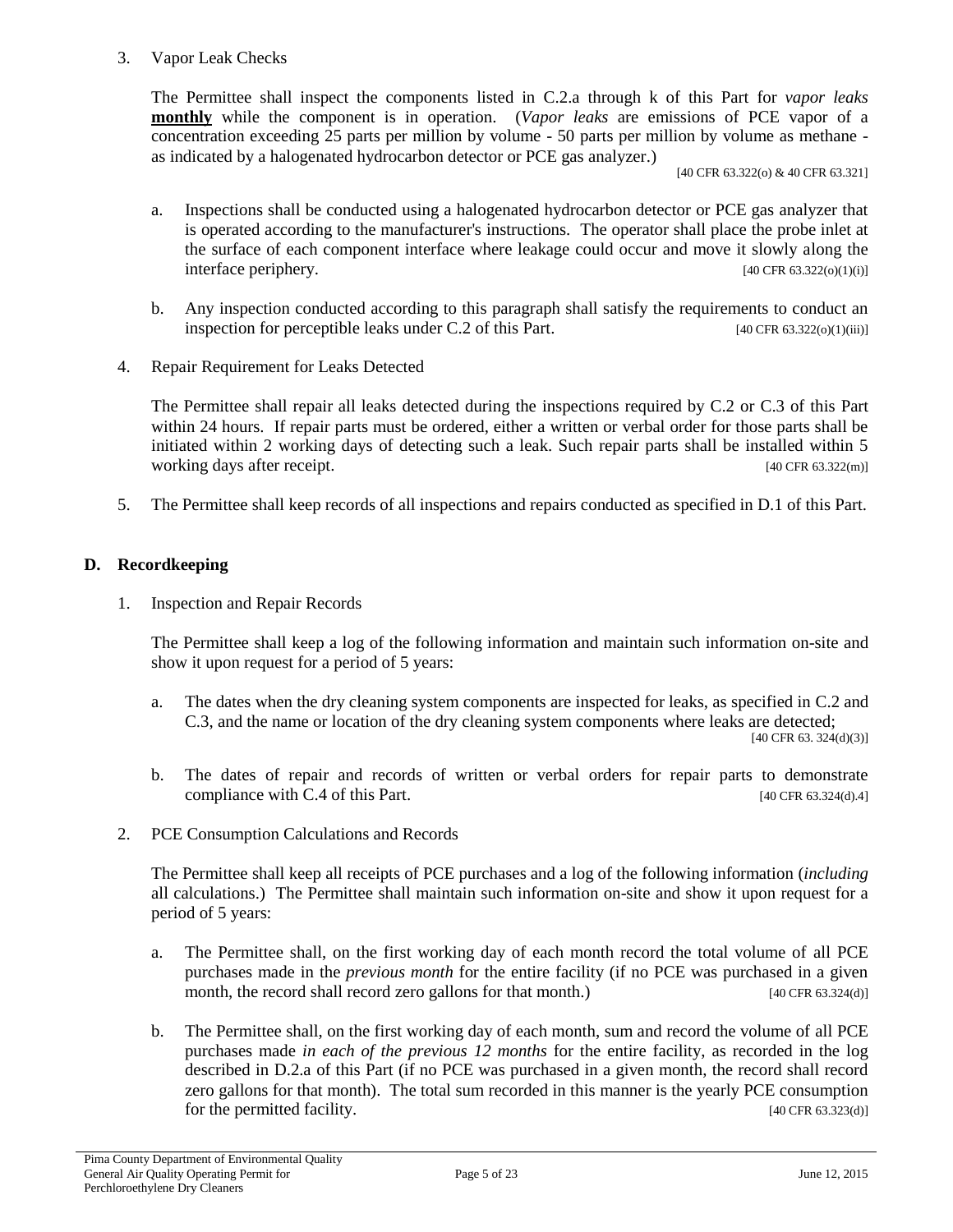3. Operating Manuals and Design Specifications

The Permittee shall retain on-site a copy of the design specifications and the operating manuals for each dry cleaning system located at the dry cleaning facility. [40 CFR 63.324(e)]

#### **E. Reporting Requirements**

- 1. If the total yearly perchloroethylene consumption of the dry cleaning facility exceeds 140 gallons, the Permittee must comply with all applicable standards (including, but not limited to, installation and operation of control technology) within 180 days of first determining the facility exceeded the consumption limit. The Permittee shall submit the appropriate revisions to the Control Officer pursuant to PCC 17.12.235, 17.12.255, 17.12.260. [40 CFR 63.320(f) & PCC 17.12.185.A.5]
- 2. Should the Permittee relocate a used machine he or she shall promptly comply with any subsequently applicable requirements and shall submit the appropriate reports and revisions to the Control Officer pursuant to PCC 17.12.235, 17.12.255, 17.12.260, and 40 CFR 63.324(b). [PCC 17.12.185.A.5]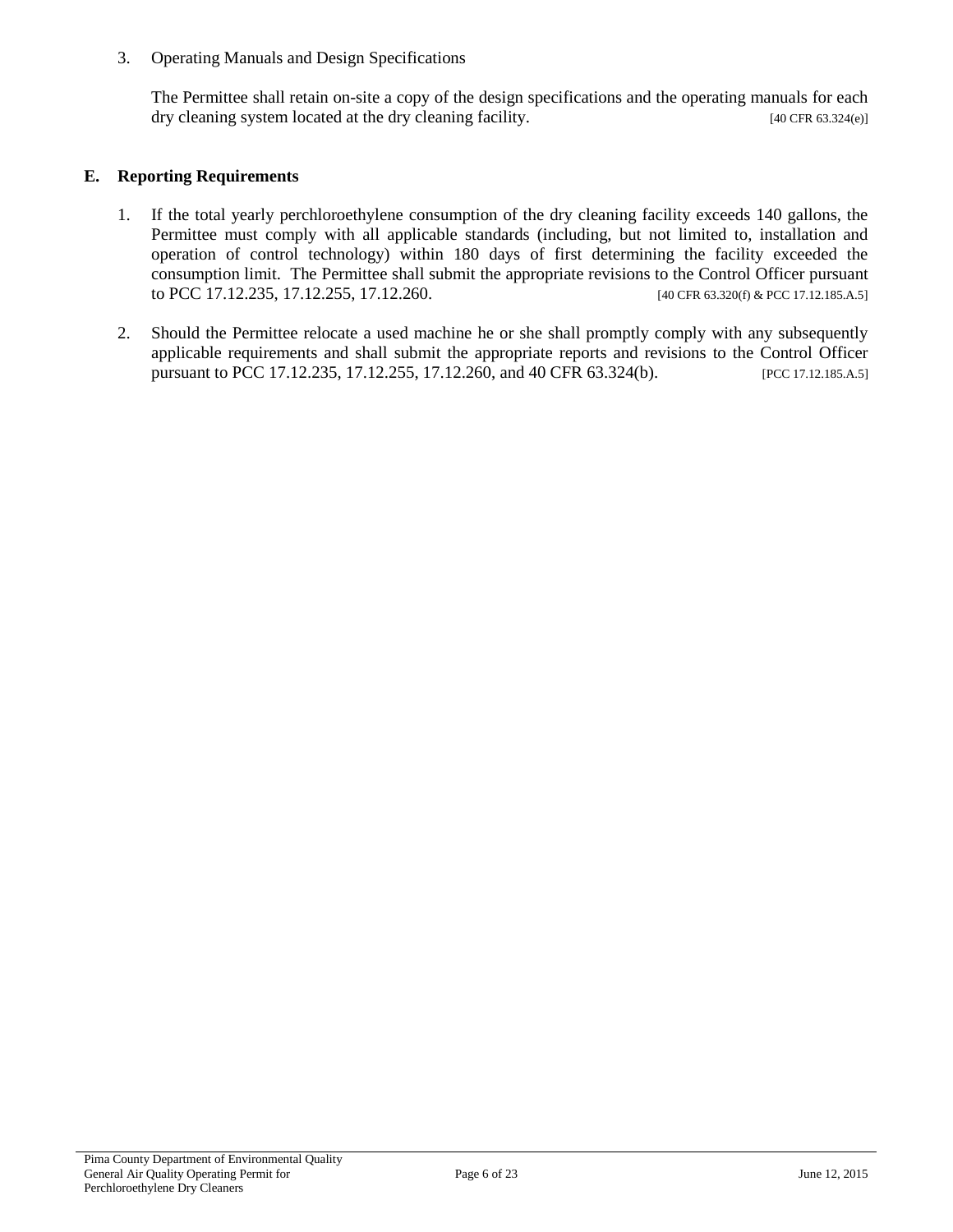### **SPECIFIC CONDITONS FOR CATEGORY 2 MACHINES**

#### *(For Existing Large Area Source* **PCE Dry Cleaning Equipment)**

**This Part applies to all dry-to-dry dry cleaning machines for which installation, relocation or reconstruction was commenced before December 9, 1991; and which are located at a facility with a facilitywide, total yearly perchloroethylene consumption greater than, or equal to, 140 gallons/year and less than, or equal to, 2100 gallons/year.**

#### **A. Required Emissions Control Devices**

1. The Permittee shall comply with *one* of the following control technology requirements:

[40 CFR 63.322(a)]

- a. The Permittee shall route the air-perchloroethylene gas-vapor stream contained within each dry cleaning machine through a refrigerated condenser or equivalent control device; or
- b. The Permittee shall route the air-perchloroethylene gas-vapor stream contained within each dry cleaning machine through a carbon adsorber installed on the dry cleaning machine prior to September 22, 1993.
- 2. Each refrigerated condenser used for the purpose of complying with paragraph A.1.a of this Part shall:

[40 CFR 63.322(e)]

- a. Be operated to not vent or release the air-perchloroethylene gas-vapor stream contained within the dry cleaning machine to the atmosphere while the dry cleaning machine drum is rotating.
- b. Be monitored according to C.1 of this Part, and;
- c. Prevent air drawn into the dry cleaning machine when the door is open from passing through the refrigerated condenser.
- 3. Each carbon adsorber used for the purpose of complying with paragraph A.1.b of this Part shall:

[40 CFR  $63.322(g)$ ]

- a. Not be bypassed to vent or release any air-perchloroethylene gas-vapor stream to the atmosphere at any time; and
- b. Shall be monitored according to C.2 of this Part.

#### **B. Standards for Operating Dry Cleaning Machinery**

- 1. The Permittee shall operate the dry cleaning system according to the manufacturer's specifications and recommendations. [40 CFR 63.322(d)]
- 2. The Permittee shall close the door of each dry cleaning machine immediately after transferring articles to or from the machine and shall keep the door closed at all other times.  $[40 \text{ CFR } 63.322(c)]$
- 3. The Permittee shall store all PCE and wastes that contain PCE in solvent tanks or solvent containers with no perceptible leaks. The exception to this requirement is that containers for separator water may be uncovered, as necessary, for proper operation of the machine and still.

[PCC 17.16.400.A & 40 CFR 63.322(j)]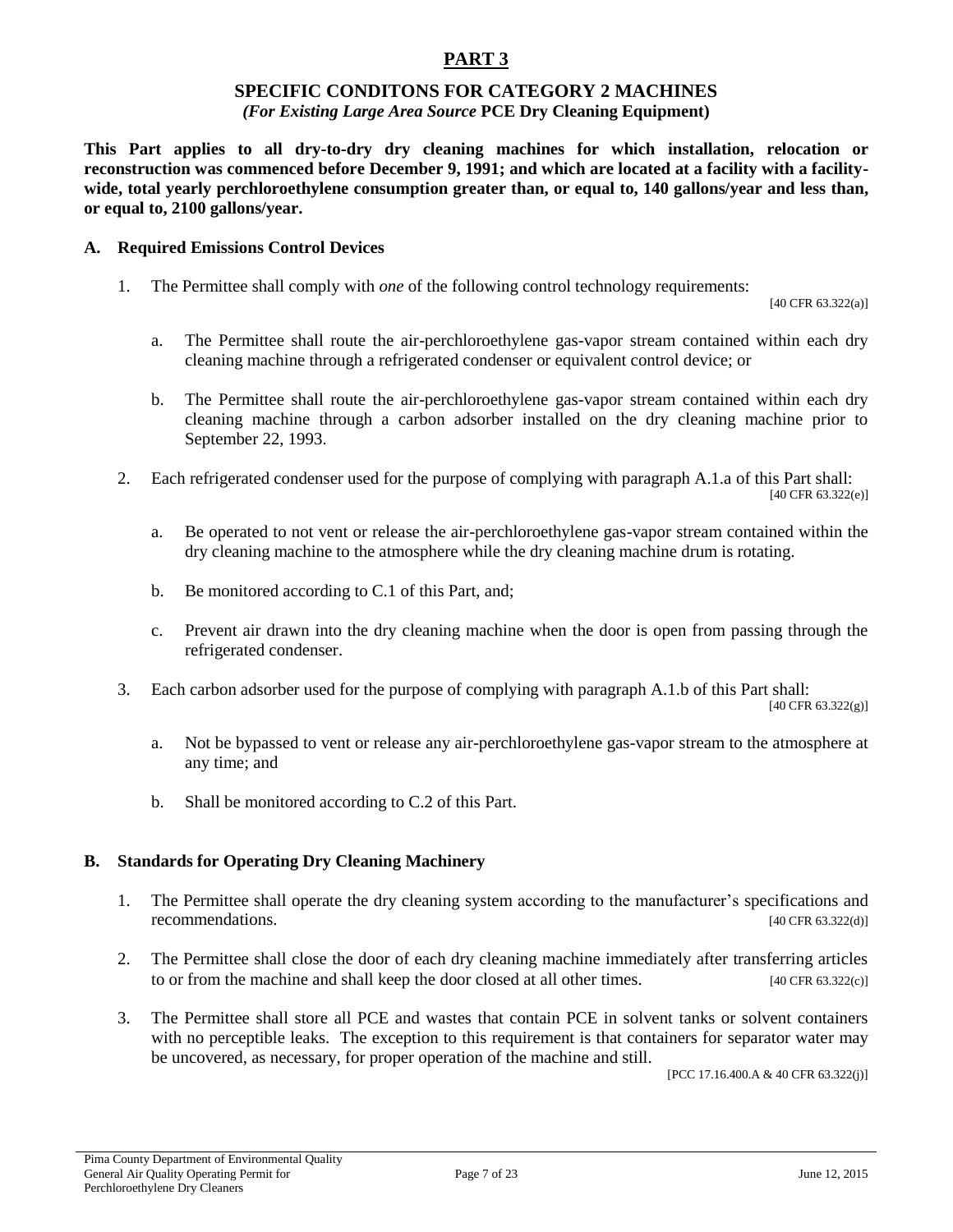4. The Permittee shall drain all cartridge filters in their housing, or other sealed container, for a minimum of 24 hours, or shall treat such filters in an equivalent manner, before removal from the dry cleaning  $[40 \text{ CFR } 63.322(i)]$ 

#### **C. Monitoring of Emissions Control Devices**

1. Required Monitoring of Refrigerated Condensers

When a refrigerated condenser is used to comply with A.1.a of this Part, the Permittee shall monitor the following parameters, as applicable, on a **weekly** basis: [40 CFR 63.323(a)]

- a. The refrigeration system high pressure and low pressure during the drying phase to determine if they are in the range specified in the manufacturer's operating instructions; or
- b. If the machine is not equipped with refrigeration system pressure gauges, the temperature of the air-perchloroethylene gas-vapor stream on the outlet side of the refrigerated condenser on each dry cleaning machine with a temperature sensor to determine if it is equal to or less than 7.2  $\rm{^{\circ}C}$  (45  $\rm{^{\circ}F}$ ) before the end of the cool-down or drying cycle while the gas-vapor is flowing through the condenser; and
- c. The temperature sensor shall be used according to the manufacturer's instructions and shall be designed to measure a temperature of 7.2 °C (45 °F) to an accuracy of  $\pm$  1.1 °C ( $\pm$  2 °F).
- 2. Required Monitoring of Carbon Adsorbers

When a carbon adsorber is used to comply with A.1.b of this Part, the Permittee shall measure the concentration of PCE in the exhaust of the carbon adsorber **weekly** with a colorimetric detector tube or PCE gas analyzer, and [40 CFR 63.323(b)]

- a. The measurement shall be taken while the dry cleaning machine is venting to that carbon adsorber at the end of the last dry cleaning cycle prior to desorption of that carbon adsorber or removal of the activated carbon to determine that the PCE concentration in the exhaust is equal to or less than 100 parts per million by volume; and
- b. The Permittee shall use a colorimetric tube or PCE gas analyzer designed to measure a concentration of 100 parts per million by volume of PCE in air to an accuracy of 25 parts per million by volume; and
- c. The Permittee shall use the colorimetric detector tube or PCE gas analyzer according to the manufacturer's instructions; and
- d. The Permittee shall provide a sampling port for monitoring within the exhaust outlet of the carbon adsorber that is easily accessible and located at least 8 stack or duct diameters downstream from any flow disturbance such as a bend, expansion, contraction, or outlet; downstream from no other inlet; and 2 stack or duct diameters upstream from any flow disturbance such as a bend, expansion, contraction, inlet, or outlet.

#### **D. Maintenance, Leak Detection, and Repair**

1. General Maintenance Requirement

The Permittee shall maintain the dry cleaning system according to the manufacturer's specifications and recommendations. [40 CFR 63.322(d)]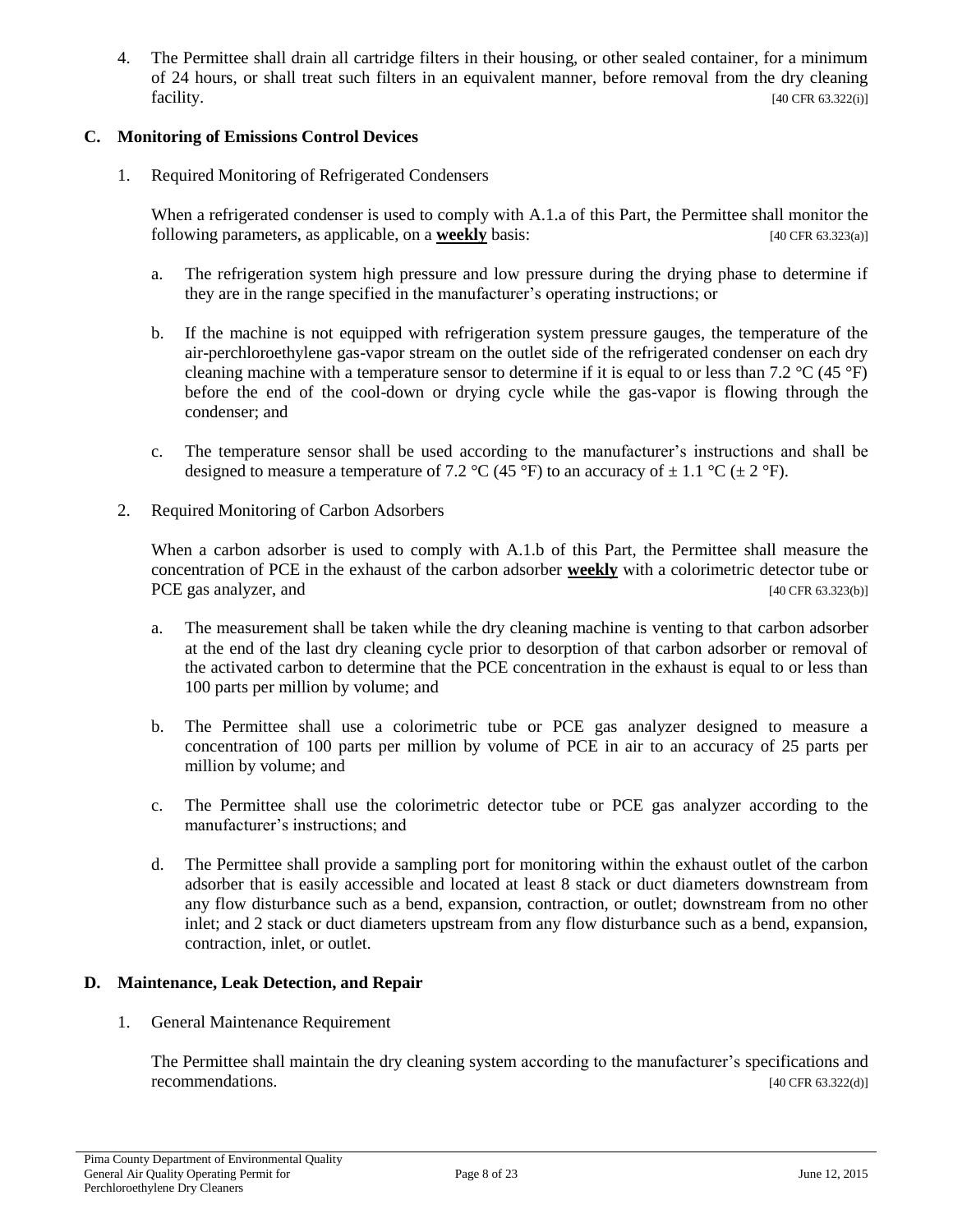#### 2. Perceptible Leak Checks

The Permittee shall inspect the system **weekly** for *perceptible leaks* while the dry cleaning system is operating. (*Perceptible leaks* are PCE vapor or liquid leaks that are obvious from the odor of PCE, visual observation, such as pools or droplets of liquid, or the detection of gas flow by passing the fingers over the surface of equipment.) Inspection with a halogenated leak detector or PCE gas analyzer also fulfills the requirement for inspection of *perceptible leaks*. The following components shall be inspected: [40 CFR 63.321, & 40 CFR 63.322(k)]

- a. Hose and pipe connections, fittings, couplings, and valves;
- b. Door gaskets and seatings;
- c. Filter gaskets and seatings;
- d. Pumps;
- e. Solvent tanks and containers;
- f. Water separators;
- g. Muck cookers;
- h. Stills;
- i. Exhaust dampers;
- j. Diverter valves; and
- k. All Filter housings.

#### 3. Vapor Leak Checks

The Permittee shall inspect the components listed in D.2.a through k of this Part for *vapor leaks* **monthly** while the component is in operation. (*Vapor leaks* are emissions of PCE vapor of a concentration exceeding 25 parts per million by volume - 50 parts per million by volume as methane as indicated by a halogenated hydrocarbon detector or PCE gas analyzer.)

[40 CFR 63.322(o) & 40 CFR 63.321]

- a. Inspections shall be conducted using a halogenated hydrocarbon detector or PCE gas analyzer that is operated according to the manufacturer's instructions. The operator shall place the probe inlet at the surface of each component interface where leakage could occur and move it slowly along the interface periphery. [40 CFR 63.322(o)(1)(i)]
- b. Any inspection conducted according to this paragraph shall satisfy the requirements to conduct an inspection for perceptible leaks under D.2 of this Part. [40 CFR 63.322(o)(1)(iii)]
- 4. Repair Requirements for Leaks Detected

The Permittee shall repair all leaks detected during the inspections required by D.2 or D.3 of this Part within 24 hours. If repair parts must be ordered, either a written or verbal order for those parts shall be initiated within 2 working days of detecting such a leak. Such repair parts shall be installed within 5 working days after receipt. [40 CFR 63.322(m)]

5. Repair Requirements for Faulty Emissions Control Devices

If parameter values monitored under paragraphs A.2.b or A.3.b of this Part do not meet the values specified in paragraphs C.1.a, C.1.b or C.2.b, adjustments or repairs shall be made to the dry cleaning system or control device to meet those values. If repair parts must be ordered, either a written or verbal order for such parts shall be initiated within 2 working days of detecting such a parameter value. Such repair parts shall be installed within 5 working days after receipt.  $[40 \text{ CFR } 63.322(n)]$ 

6. The Permittee shall keep records of all inspections, parts orders and repairs conducted, as specified in E.2 of this Part.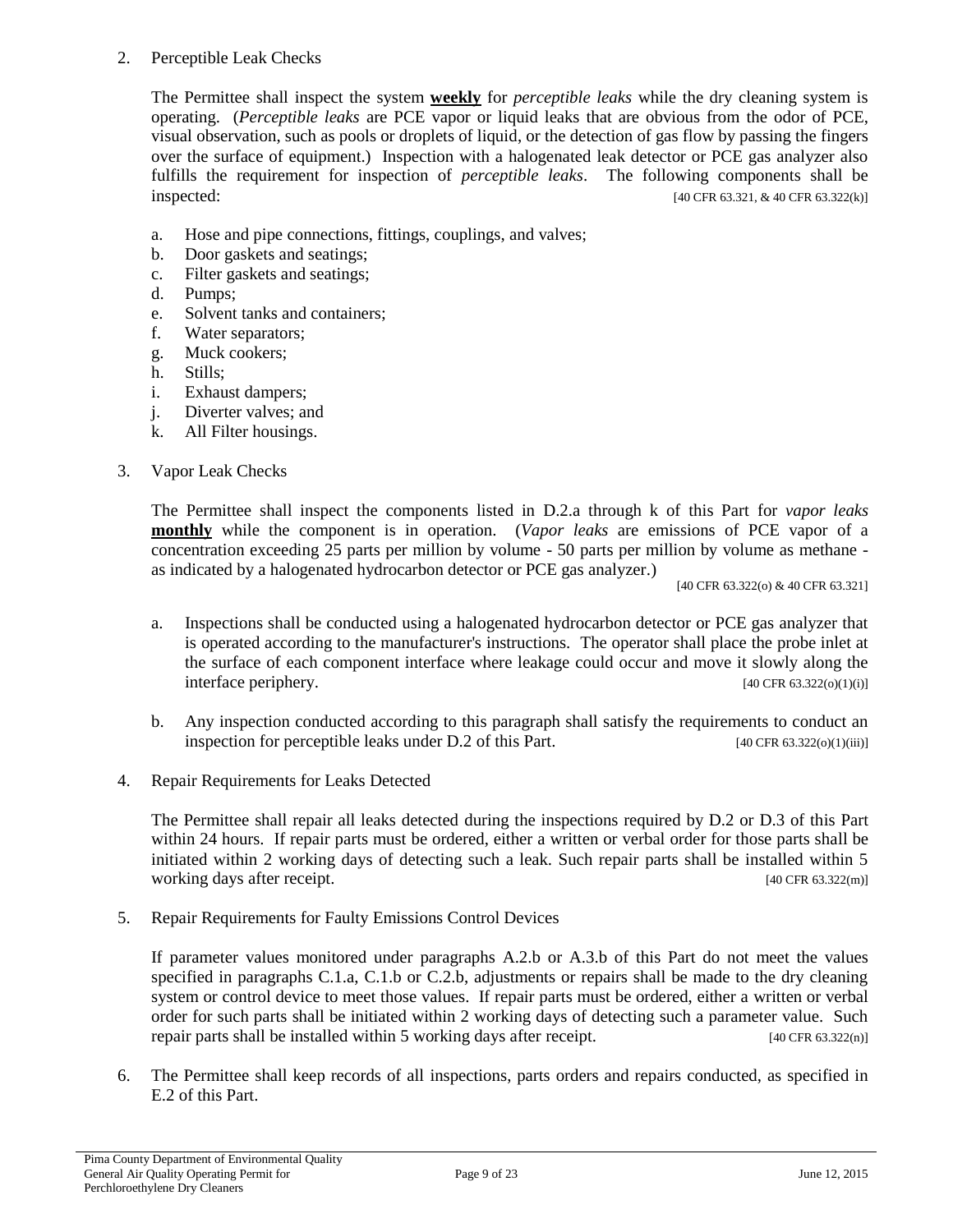#### **E. Recordkeeping**

1. Emissions Control Device Monitoring Records

The Permittee shall keep a log of the following information and maintain such information on-site and show it upon request for a period of 5 years, as applicable:

- a. Refrigerated Condenser Monitoring Records (if used): [40 CFR 63.324(d)(5)]
	- i. The date and refrigeration high pressure and low pressure monitoring results, as specified in C.1.a; or
	- ii. The date and temperature sensor monitoring results, as specified in C.1.b if no refrigeration system pressure gauges are installed.
- b. Carbon Adsorber Monitoring Records (if used): [40 CFR 63.324(d)(6)]

The date and monitoring results, as specified in C.2.a.

2. Inspection and Repair Records

The Permittee shall keep a log of the following information and maintain such information on-site and show it upon request for a period of 5 years:

- a. The dates when the dry cleaning system components are inspected for leaks, as specified in D.2 and D.3, and the name or location of the dry cleaning system components where leaks are detected; [40 CFR 63. 324(d)(3)]
- b. The dates of repair and records of written or verbal orders for repair parts to demonstrate compliance with D.4 and D.5 of this Part.  $[40 \text{ CFR } 63.324 \text{ (d)}(4)]$
- 3. PCE Consumption Calculations and Records

The Permittee shall keep all receipts of PCE purchases and a log of the following information (*including* all calculations.) The Permittee shall maintain such information on-site and show it upon request for a period of 5 years:

- a. The Permittee shall, on the first working day of each month record the total volume of all PCE purchases made in the *previous month* for the entire facility (if no PCE was purchased in a given month, the record shall record zero gallons for that month.) [40 CFR 63.324(d)]
- b. The Permittee shall, on the first working day of each month, sum and record the volume of all PCE purchases made *in each of the previous 12 months* for the entire facility, as recorded in the log described in E.3.a of this Part (if no PCE was purchased in a given month, the record shall record zero gallons for that month). The total sum recorded in this manner is the yearly PCE consumption for the permitted facility. [40 CFR 63.323(d)]
- 4. Operating Manuals and Design Specifications

The Permittee shall retain on-site a copy of the design specifications and the operating manuals for each dry cleaning system located at the dry cleaning facility. [40 CFR 63.324(e)]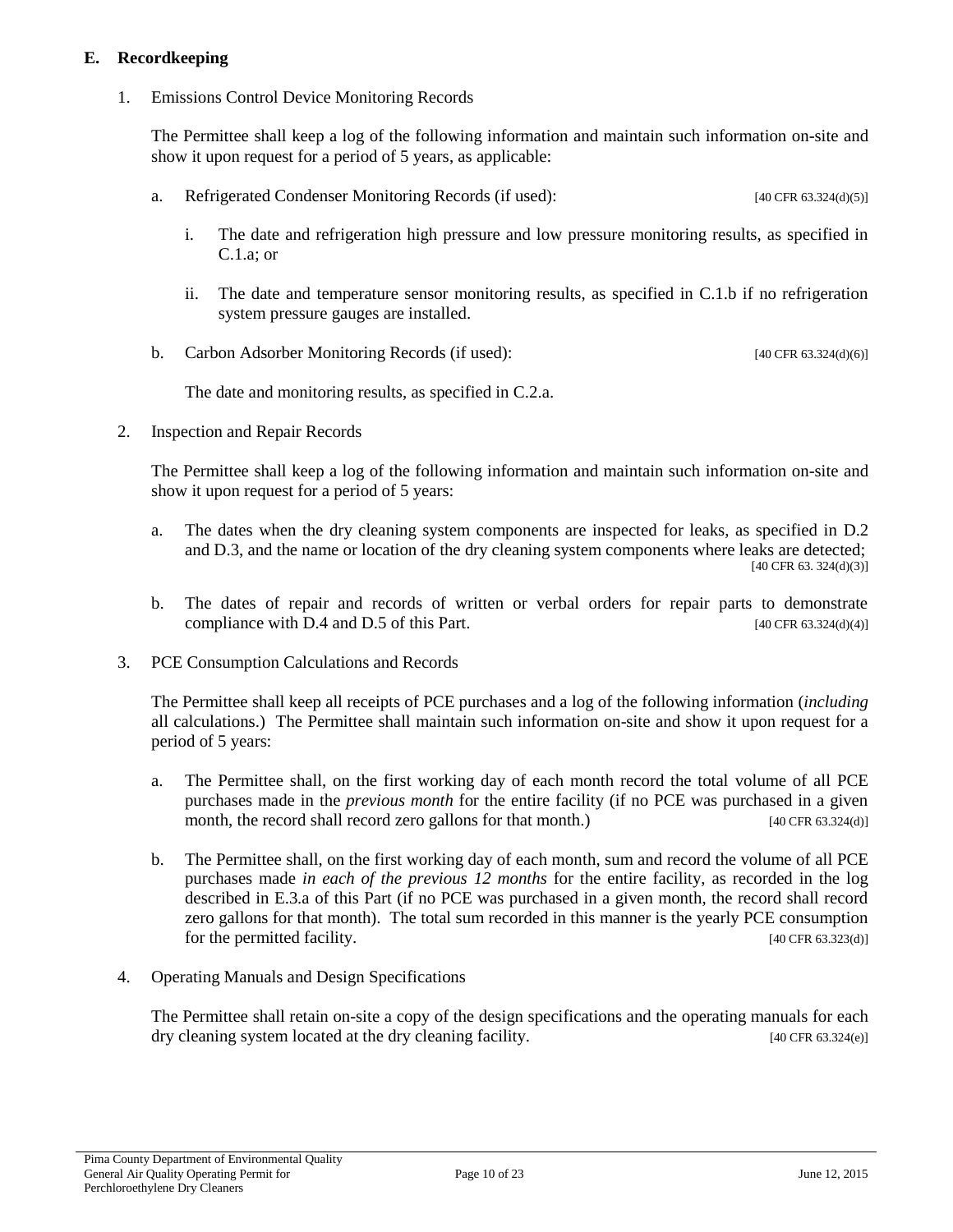#### **F. Reporting Requirements**

- 1. If the total yearly perchloroethylene consumption of the dry cleaning facility exceeds 2100 gallons, the Permittee must comply with all applicable standards (including, but not limited to, installation and operation of control technology) within 180 days of first determining the facility exceeded the consumption limit. The Permittee shall submit the appropriate revisions to the Control Officer pursuant to PCC 17.12.235, 17.12.255, 17.12.260. [40 CFR 63.320(i) & PCC 17.12.185.A.5]
- 2. Should the Permittee relocate a used machine he or she shall promptly comply with any subsequently applicable requirements and shall submit the appropriate reports and revisions to the Control Officer pursuant to PCC 17.12.235, 17.12.255, 17.12.260, and 40 CFR 63.324(b). [PCC 17.12.185.A.5]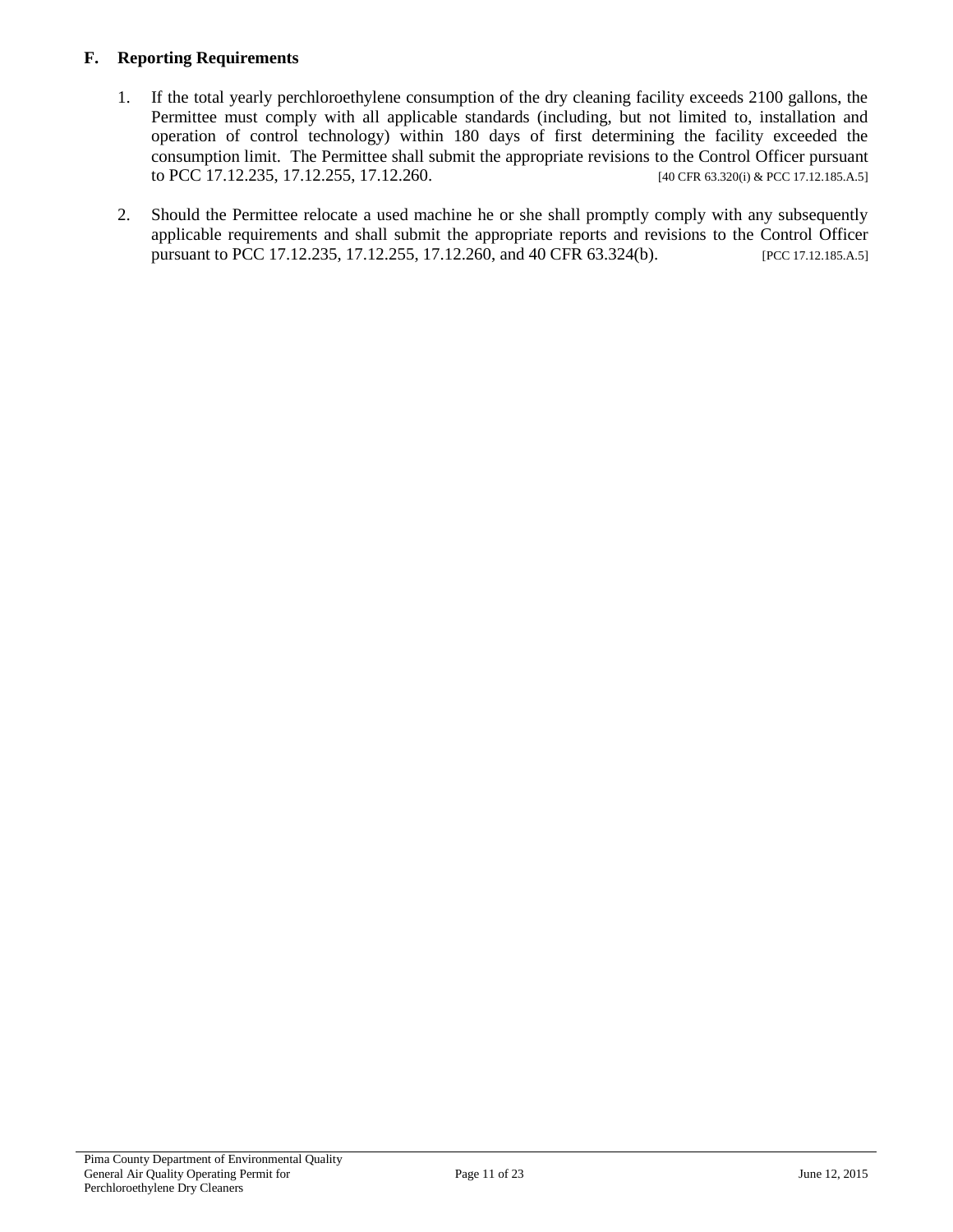#### **SPECIFIC CONDITONS FOR CATEGORY 3 MACHINES** *(For New Area Source* **PCE Dry Cleaning Equipment Specified Below)**

**This Part applies to all dry-to-dry dry cleaning machines for which installation, relocation or reconstruction was commenced on or after December 9, 1991, and before or on December 21, 2005; and which are located at a facility with a facility-wide, total yearly perchloroethylene consumption of less than, or equal to, 2100 gallons/year.**

#### **A. Required Emissions Control Device (Refrigerated Condenser)**

- 1. The Permittee shall route the air-perchloroethylene gas-vapor stream contained within each dry cleaning machine through a refrigerated condenser or equivalent control device. [40 CFR 63.322(a)]
- 2. Each refrigerated condenser used for the purpose of complying with paragraph A.1 of this Part shall: [40 CFR 63.322(e)]
	- a. Be operated to not vent or release the air-perchloroethylene gas-vapor stream contained within the dry cleaning machine to the atmosphere while the dry cleaning machine drum is rotating.
	- b. Be monitored according to C.1 or C.2 of this Part, and;
	- c. Prevent air drawn into the dry cleaning machine when the door is open from passing through the refrigerated condenser.

#### **B. Standards for Operating Dry Cleaning Machinery**

- 1. The Permittee shall operate the dry cleaning system according to the manufacturer's specifications and recommendations. [40 CFR 63.322(d)]
- 2. The Permittee shall close the door of each dry cleaning machine immediately after transferring articles to or from the machine and shall keep the door closed at all other times. [40 CFR 63.322(c)]
- 3. The Permittee shall store all PCE and wastes that contain PCE in solvent tanks or solvent containers with no perceptible leaks. The exception to this requirement is that containers for separator water may be uncovered, as necessary, for proper operation of the machine and still.

[PCC 17.16.400.A & 40 CFR 63.322(j)]

4. The Permittee shall drain all cartridge filters in their housing, or other sealed container, for a minimum of 24 hours, or shall treat such filters in an equivalent manner, before removal from the dry cleaning facility. [40 CFR 63.322(i)]

#### **C. Monitoring of Emissions Control Device (Refrigerated Condenser)**

Each refrigerated condenser used to comply with A.1 of this Part, shall be monitored by the Permittee for the following parameters on a **weekly** basis: [40 CFR 63.323(a)]

- 1. The refrigeration system high pressure and low pressure during the drying phase to determine if they are in the range specified in the manufacturer's operating instructions; or
- 2. If the machine is not equipped with refrigeration system pressure gauges, the temperature of the airperchloroethylene gas-vapor stream on the outlet side of the refrigerated condenser on each dry cleaning machine with a temperature sensor to determine if it is equal to or less than 7.2  $\rm{^{\circ}C}$  (45  $\rm{^{\circ}F}$ ) before the end of the cool-down or drying cycle while the gas-vapor is flowing through the condenser; and,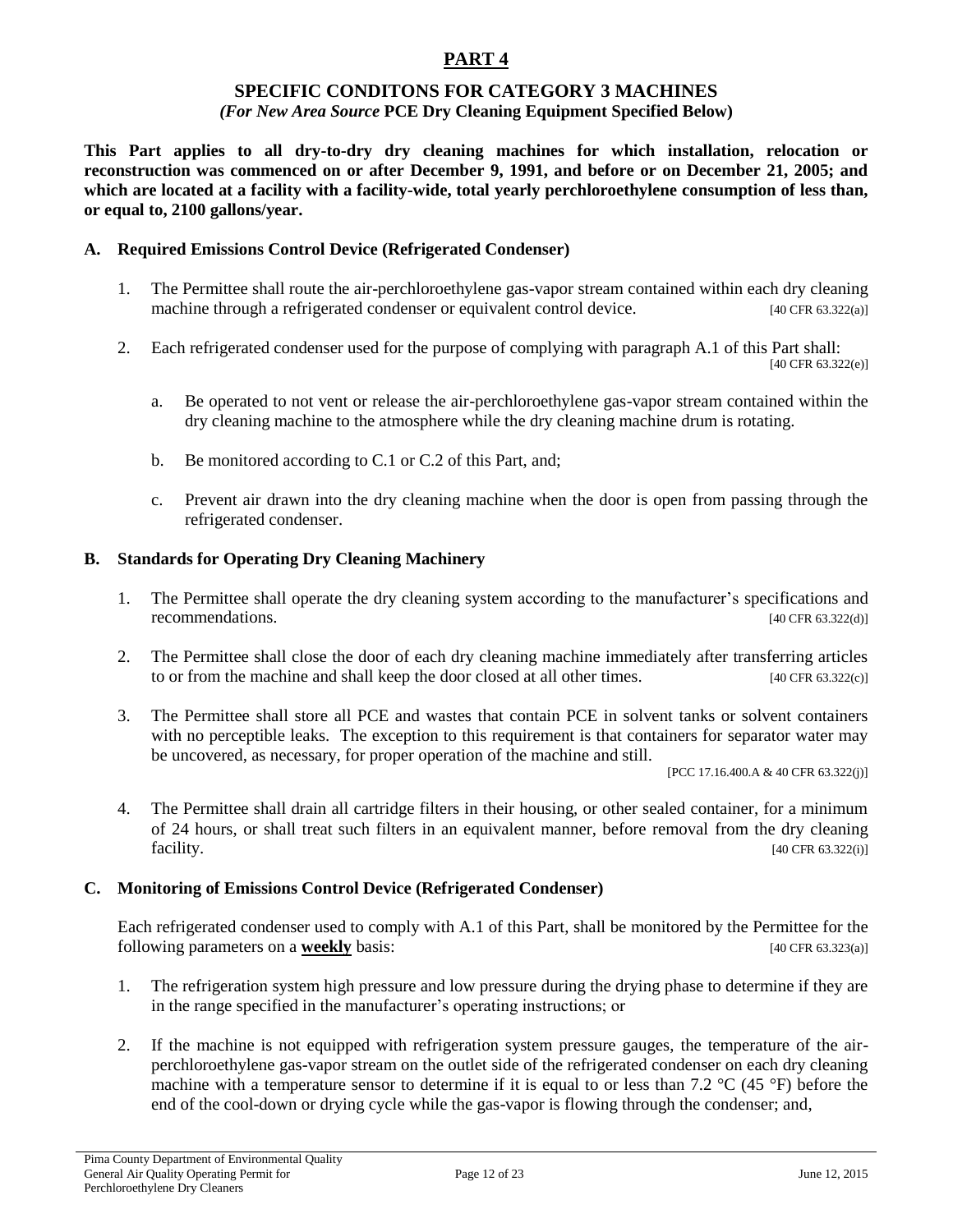3. The temperature sensor shall be used according to the manufacturer's instructions and shall be designed to measure a temperature of 7.2 °C (45 °F) to an accuracy of  $\pm$  1.1 °C ( $\pm$  2 °F).

#### **D. Maintenance, Leak Detection, and Repair**

1. General Maintenance Requirement

The Permittee shall maintain the dry cleaning system according to the manufacturer's specifications and recommendations. [40 CFR 63.322(d)]

2. Perceptible Leak Checks

The Permittee shall inspect the system **weekly** for *perceptible leaks* while the dry cleaning system is operating. (*Perceptible leaks* are PCE vapor or liquid leaks that are obvious from the odor of PCE, visual observation, such as pools or droplets of liquid, or the detection of gas flow by passing the fingers over the surface of equipment.) Inspection with a halogenated leak detector or PCE gas analyzer also fulfills the requirement for inspection of *perceptible leaks*. The following components shall be inspected: [40 CFR 63.321, & 40 CFR 63.322(k)]

- a. Hose and pipe connections, fittings, couplings, and valves;
- b. Door gaskets and seatings;
- c. Filter gaskets and seatings;
- d. Pumps;
- e. Solvent tanks and containers;
- f. Water separators;
- g. Muck cookers;
- h. Stills;
- i. Exhaust dampers;
- j. Diverter valves; and
- k. All Filter housings.
- 3. Vapor Leak Checks

The Permittee shall inspect the components listed in D.2.a through k of this Part for *vapor leaks* **monthly** while the component is in operation. (*Vapor leaks* are emissions of PCE vapor of a concentration exceeding 25 parts per million by volume - 50 parts per million by volume as methane as indicated by a halogenated hydrocarbon detector or PCE gas analyzer.)

[40 CFR 63.322(o) & 40 CFR 63.321]

- a. Inspections shall be conducted using a halogenated hydrocarbon detector or PCE gas analyzer that is operated according to the manufacturer's instructions. The operator shall place the probe inlet at the surface of each component interface where leakage could occur and move it slowly along the interface periphery. [40 CFR 63.322(o)(1)(i)]
- b. Any inspection conducted according to this paragraph shall satisfy the requirements to conduct an inspection for perceptible leaks under D.2 of this Part. [40 CFR 63.322(o)(1)(iii)]
- 4. Repair Requirements for Leaks Detected

The Permittee shall repair all leaks detected during the inspections required by D.2 or D.3 of this Part within 24 hours. If repair parts must be ordered, either a written or verbal order for those parts shall be initiated within 2 working days of detecting such a leak. Such repair parts shall be installed within 5 working days after receipt. [40 CFR 63.322(m)]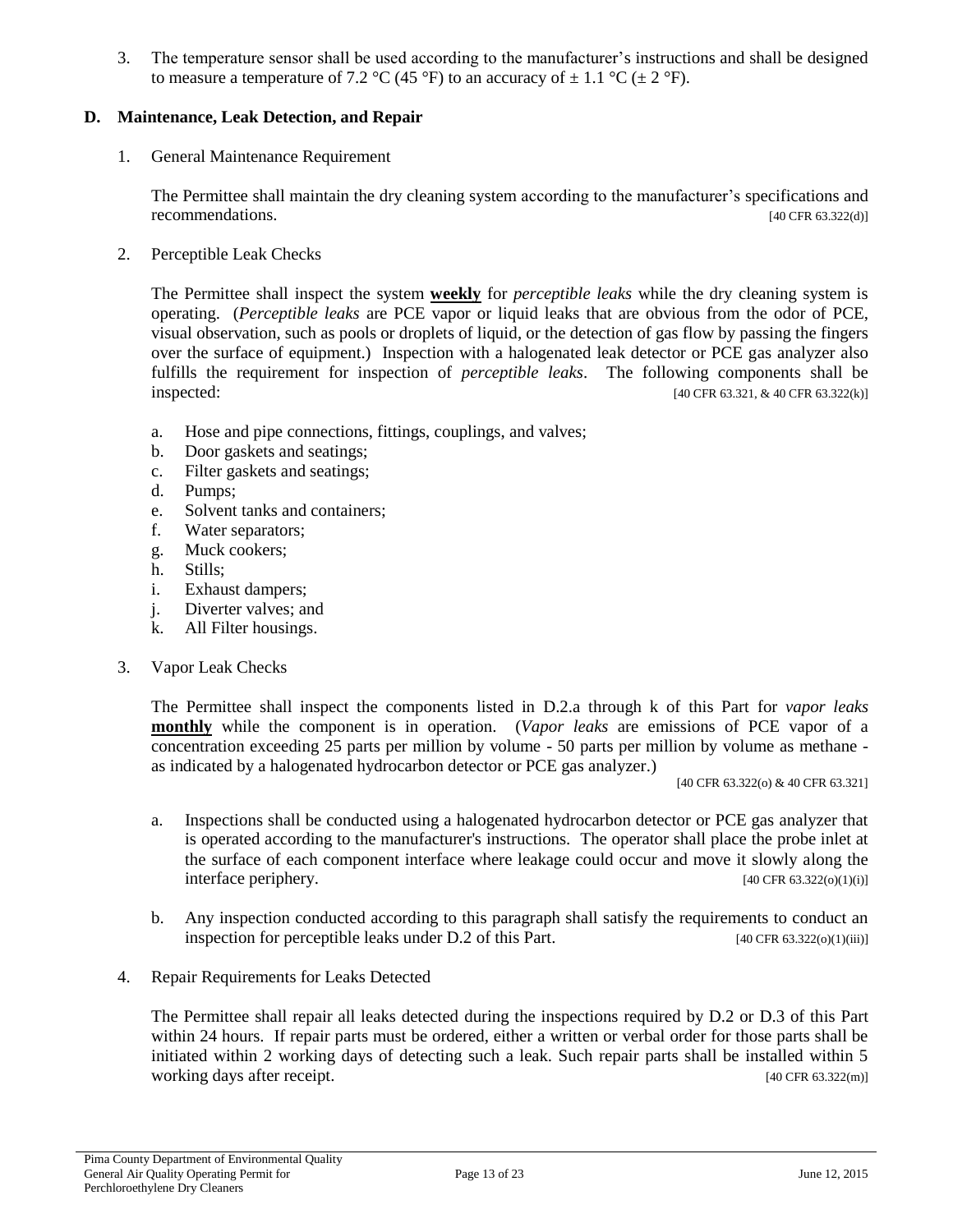5. Repair Requirements for Faulty Emissions Control Devices (Refrigerated Condenser)

If parameter values monitored under paragraph A.2.b of this Part do not meet the values specified in paragraph C.1. or C.2, adjustments or repairs shall be made to the dry cleaning system or control device to meet those values. If repair parts must be ordered, either a written or verbal order for such parts shall be initiated within 2 working days of detecting such a parameter value. Such repair parts shall be installed within 5 working days after receipt. [40 CFR 63.322(n)]

6. The Permittee shall keep records of all inspections, parts orders and repairs conducted, as specified in E.2 of this Part.

#### **E. Recordkeeping**

1. Emissions Control Device (Refrigerated Condenser) Monitoring Records

The Permittee shall keep a log of the following information and maintain such information on-site and show it upon request for a period of 5 years, as applicable:  $[40 \text{ CFR } 63.324 \text{ (d)(5)}]$ 

- a. The date and refrigeration high pressure and low pressure monitoring results, as specified in paragraph C.1; or
- b. The date and temperature sensor monitoring results, as specified in paragraph C.2 if no refrigeration system pressure gauges are installed.
- 2. Inspection and Repair Records

The Permittee shall keep a log of the following information and maintain such information on-site and show it upon request for a period of 5 years:

- a. The dates when the dry cleaning system components are inspected for leaks, as specified in D.2 and D.3, and the name or location of the dry cleaning system components where leaks are detected; [40 CFR 63. 324(d)(3)]
- b. The dates of repair and records of written or verbal orders for repair parts to demonstrate compliance with D.4 and D.5 of this Part.  $[40 \text{ CFR } 63.324 \text{ (d)}(4)]$
- 3. PCE Consumption Calculations and Records

The Permittee shall keep all receipts of PCE purchases and a log of the following information (*including* all calculations.) The Permittee shall maintain such information on-site and show it upon request for a period of 5 years:

- a. The Permittee shall, on the first working day of each month record the total volume of all PCE purchases made in the *previous month* for the entire facility (if no PCE was purchased in a given month, the record shall record zero gallons for that month.) [40 CFR 63.324(d)]
- b. The Permittee shall, on the first working day of each month, sum and record the volume of all PCE purchases made *in each of the previous 12 months* for the entire facility, as recorded in the log described in E.3.a of this Part (if no PCE was purchased in a given month, the record shall record zero gallons for that month). The total sum recorded in this manner is the yearly PCE consumption for the permitted facility. [40 CFR 63.323(d)]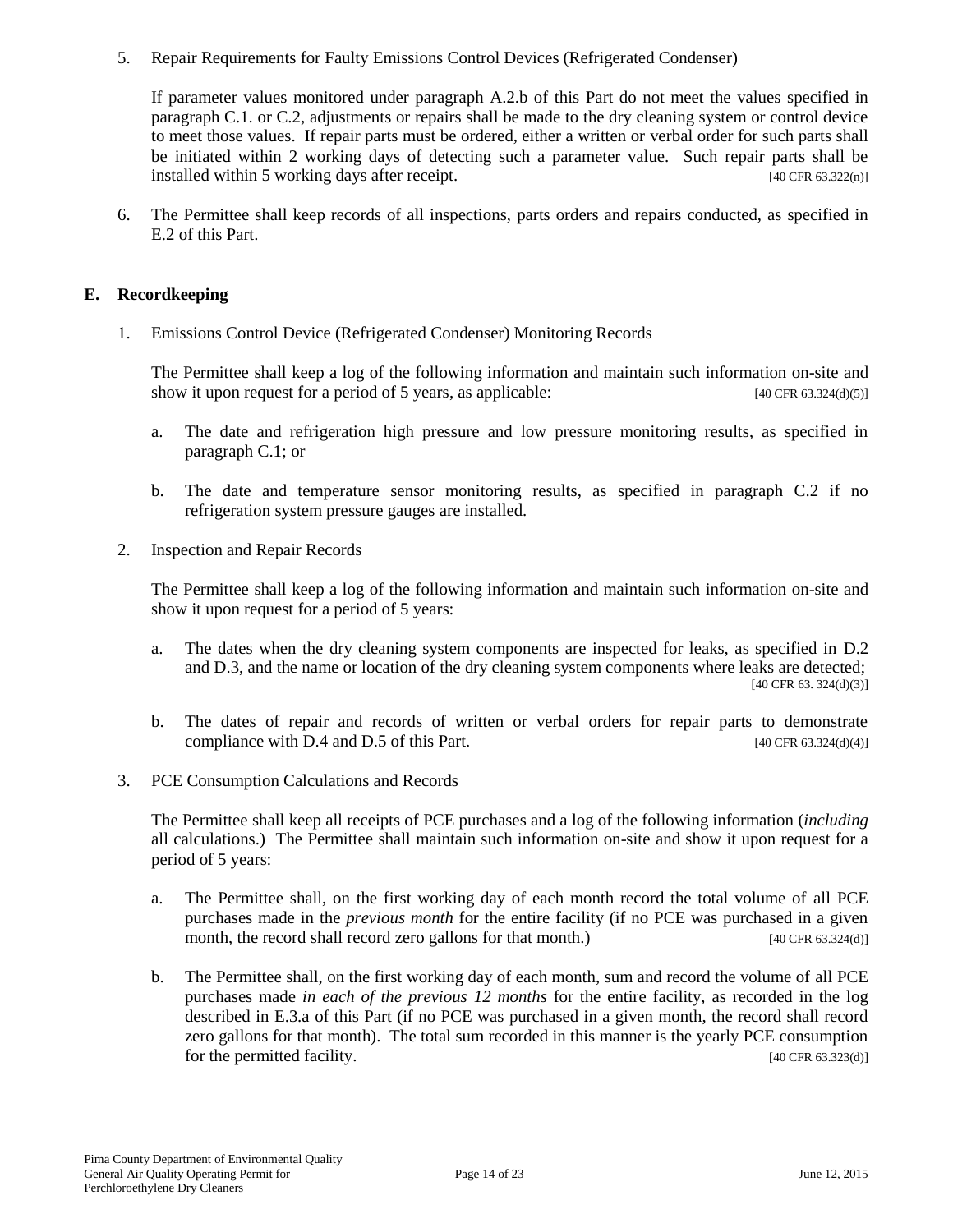4. Operating Manuals and Design Specifications

The Permittee shall retain on-site a copy of the design specifications and the operating manuals for each dry cleaning system located at the dry cleaning facility. [40 CFR 63.324(e)]

#### **F. Reporting Requirements**

1. If the total yearly perchloroethylene consumption of the dry cleaning facility exceeds 2100 gallons, the Permittee must comply with all applicable standards (including, but not limited to, installation and operation of control technology) within 180 days of first determining the facility exceeded the consumption limit. The Permittee shall submit the appropriate reports and revisions to the Control Officer pursuant to PCC 17.12.235, 17.12.255, 17.12.260, and 40 CFR 63.324(c).

[40 CFR 63.320(i) & PCC 17.12.185.A.5]

2. Should the Permittee relocate a used machine he or she shall promptly comply with any subsequently applicable requirements and shall submit the appropriate reports and revisions to the Control Officer pursuant to PCC 17.12.235, 17.12.255, 17.12.260, and 40 CFR 63.324(b). [PCC 17.12.185.A.5]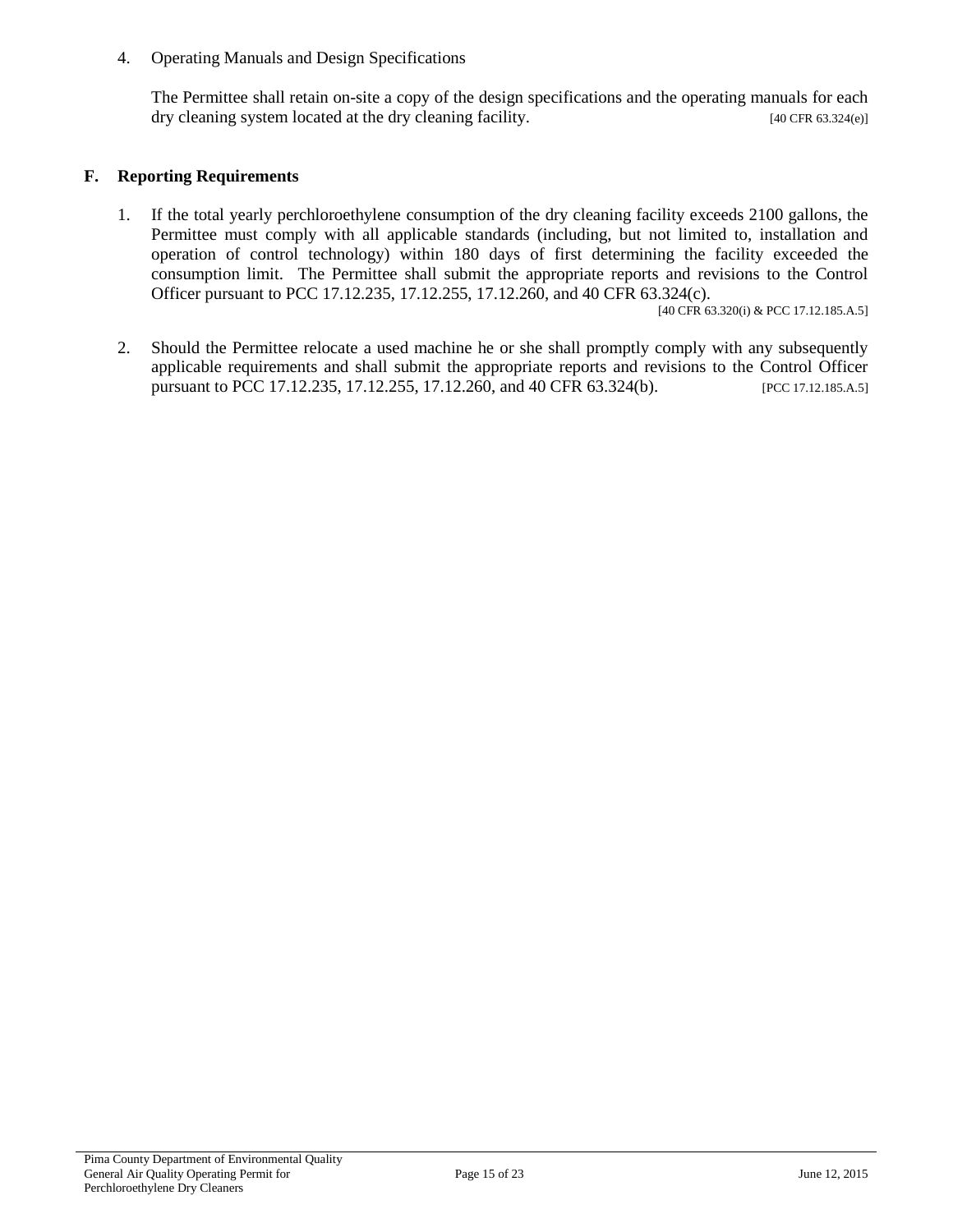#### **SPECIFIC CONDITONS FOR CATEGORY 4 MACHINES (For New** *Area Source* **PCE Dry Cleaning Equipment Specified Below)**

**This Part applies to all dry-to-dry dry cleaning machines for which installation, relocation or reconstruction was commenced after December 21, 2005; and which are located at a facility with a facilitywide, total yearly perchloroethylene consumption of less than, or equal to, 2100 gallons/year.**

#### **A. Required Emissions Control Devices**

1. The Permittee shall comply with *both* of the following control technology requirements:

[40 CFR 63.322(a) & 40 CFR 63.322(o)(2)]

- a. The Permittee shall route the air-perchloroethylene gas-vapor stream contained within each dry cleaning machine through a refrigerated condenser; and
- b. The Permittee shall route the air-perchloroethylene gas-vapor stream from inside the dry cleaning machine drum through a non-vented carbon adsorber or equivalent control device immediately before the door of the dry cleaning machine is opened.
- 2. Each refrigerated condenser used for the purpose of complying with paragraph A.1.a of this Part shall: [40 CFR 63.322(e)]
	- a. Be operated to not vent or release the air-perchloroethylene gas-vapor stream contained within the dry cleaning machine to the atmosphere while the dry cleaning machine drum is rotating.
	- b. Be monitored according to C.1 of this Part, and;
	- c. Prevent air drawn into the dry cleaning machine when the door is open from passing through the refrigerated condenser.
- 3. Each carbon adsorber used for the purpose of complying with paragraph A.1.b of this Part shall: [40 CFR 63.322(o)(2) & 40 CFR 63.323(c)]
	- a. Be desorbed in accordance with the manufacturer's instructions
	- b. Shall be monitored according to C.2 of this Part.

#### **B. Standards for Operating Dry Cleaning Machinery**

- 1. The Permittee shall operate the dry cleaning system according to the manufacturer's specifications and recommendations. [40 CFR 63.322(d)]
- 2. The Permittee shall close the door of each dry cleaning machine immediately after transferring articles to or from the machine and shall keep the door closed at all other times. [40 CFR 63.322(c)]
- 3. The Permittee shall store all PCE and wastes that contain PCE in solvent tanks or solvent containers with no perceptible leaks. The exception to this requirement is that containers for separator water may be uncovered, as necessary, for proper operation of the machine and still.

[PCC 17.16.400.A & 40 CFR 63.322(j)]

4. The Permittee shall drain all cartridge filters in their housing, or other sealed container, for a minimum of 24 hours, or shall treat such filters in an equivalent manner, before removal from the dry cleaning **facility.** [40 CFR 63.322(i)]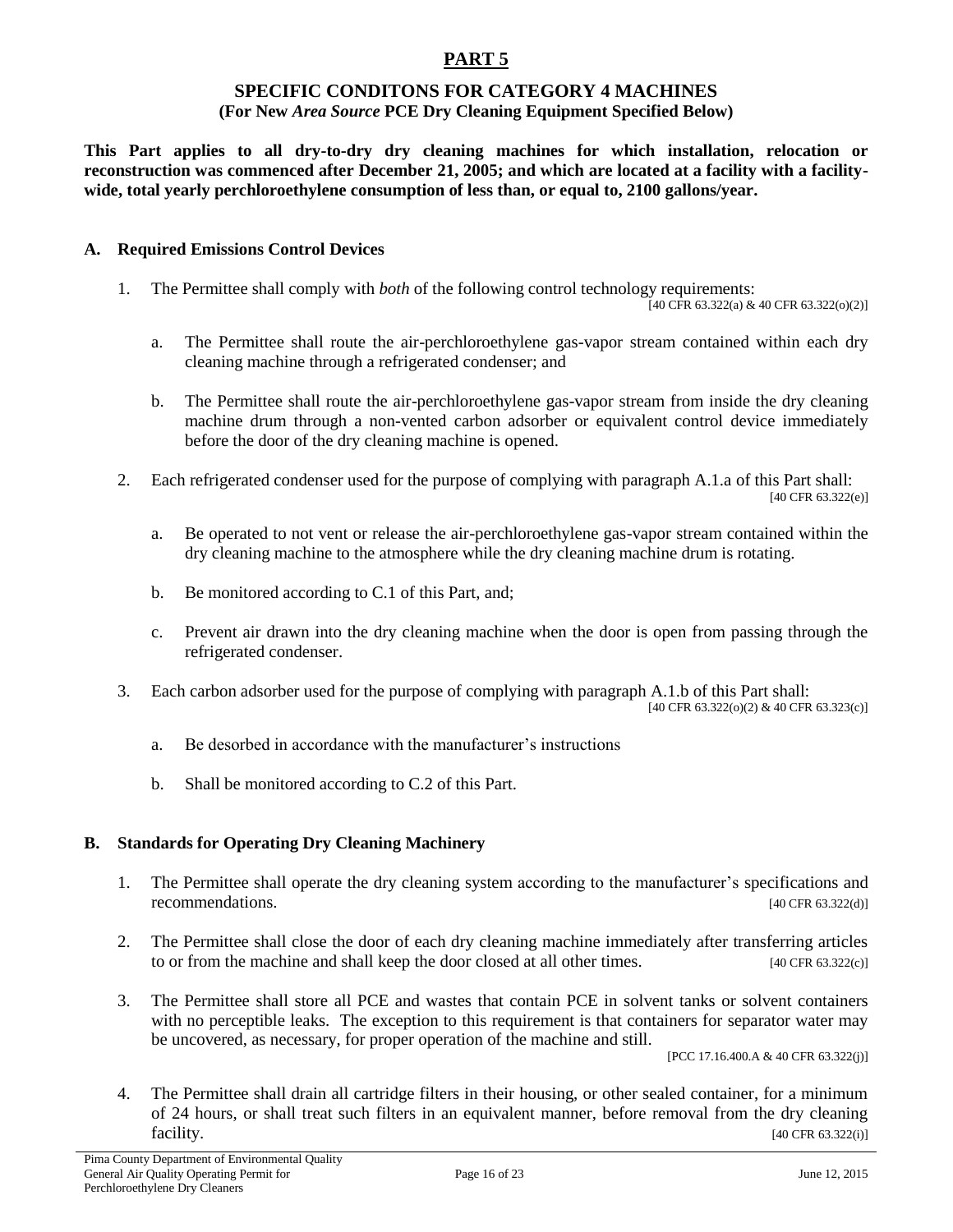#### **C. Monitoring of Emissions Control Devices**

1. Required Monitoring of Refrigerated Condenser [40 CFR 63.323(a)]

Each refrigerated condenser used to comply with A.1.a of this Part, shall be monitored for the following parameters, as applicable, on a **weekly** basis:

- a. The refrigeration system high pressure and low pressure during the drying phase to determine if they are in the range specified in the manufacturer's operating instructions; or
- b. If the machine is not equipped with refrigeration system pressure gauges, the temperature of the air-perchloroethylene gas-vapor stream on the outlet side of the refrigerated condenser on each dry cleaning machine with a temperature sensor to determine if it is equal to or less than 7.2  $\rm{^{\circ}C}$  (45  $\rm{^{\circ}F}$ ) before the end of the cool-down or drying cycle while the gas-vapor is flowing through the condenser; and
- c. The temperature sensor shall be used according to the manufacturer's instructions and shall be designed to measure a temperature of 7.2 °C (45 °F) to an accuracy of  $\pm$  1.1 °C ( $\pm$  2 °F).
- 2. Required Monitoring of Carbon Adsorber Exhaust [40 CFR 63.323(b)]

When a carbon adsorber is used to comply with A.1.b of this Part, the Permittee shall measure the concentration of PCE in the exhaust of the carbon adsorber **weekly** with a colorimetric detector tube or PCE gas analyzer, and

- a. The measurement shall be taken while the dry cleaning machine is venting to that carbon adsorber at the end of the last dry cleaning cycle prior to desorption of that carbon adsorber or removal of the activated carbon to determine that the PCE concentration in the exhaust is equal to or less than 100 parts per million by volume; and
- b. The Permittee shall use a colorimetric tube or PCE gas analyzer designed to measure a concentration of 100 parts per million by volume of PCE in air to an accuracy of 25 parts per million by volume; and
- c. The Permittee shall use the colorimetric detector tube or PCE gas analyzer according to the manufacturer's instructions; and
- d. The Permittee shall provide a sampling port for monitoring within the exhaust outlet of the carbon adsorber that is easily accessible and located at least 8 stack or duct diameters downstream from any flow disturbance such as a bend, expansion, contraction, or outlet; downstream from no other inlet; and 2 stack or duct diameters upstream from any flow disturbance such as a bend, expansion, contraction, inlet, or outlet.
- 3. Required Monitoring of Dry Cleaning Machine Drum [40 CFR 63.323(c)]

For each dry cleaning machine that uses a carbon adsorber to comply with A.1.b of this Part, the Permittee shall measure the concentration of PCE in the dry cleaning machine drum at end of the dry cleaning machine **weekly** with a colorimetric detector tube or PCE gas analyzer. The Permittee shall:

a. Use the colorimetric detector tube or PCE gas analyzer to determine that the PCE concentration in the dry cleaning machine drum is equal to or less than 300 parts per million by volume; and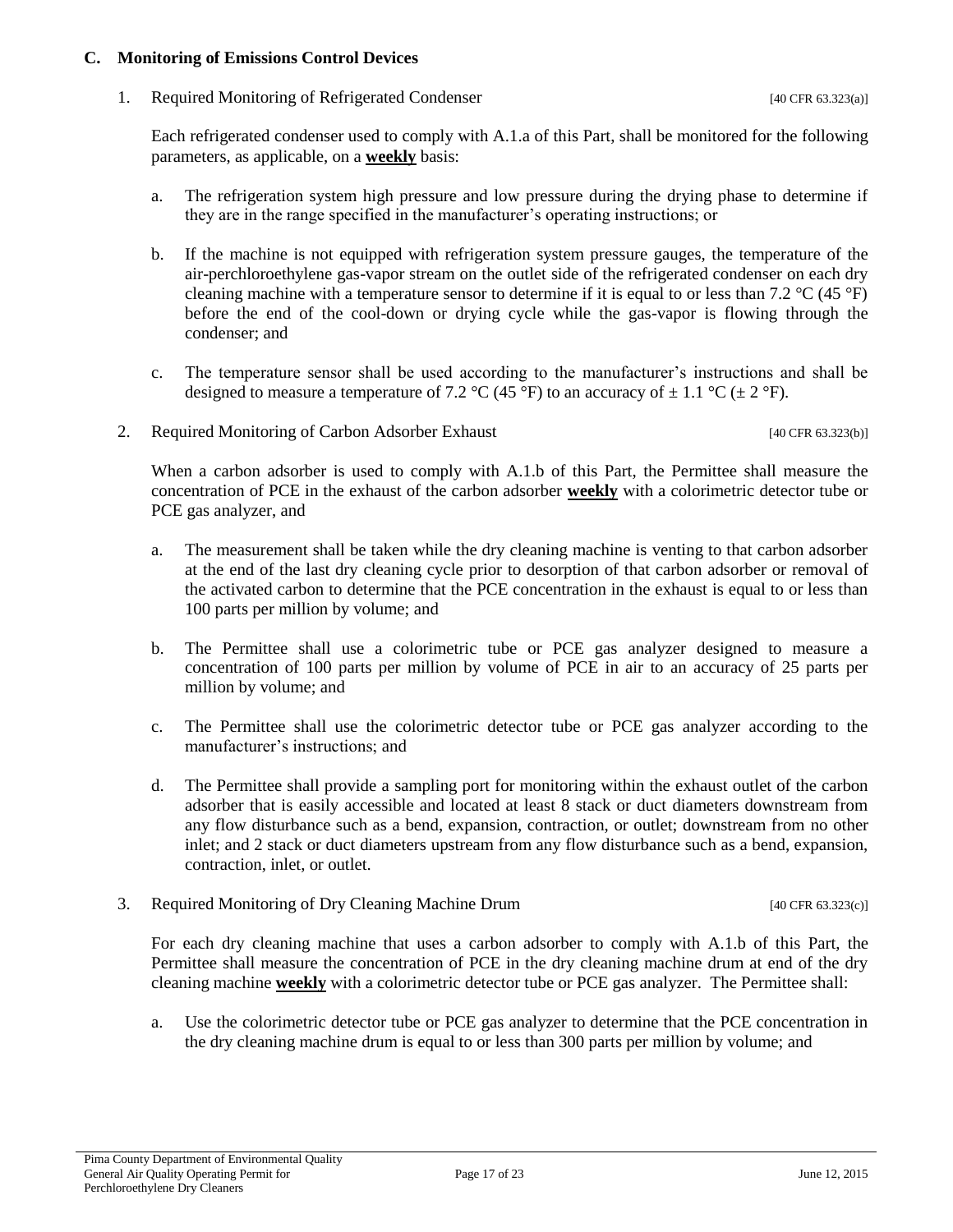- b. The Permittee shall use a colorimetric tube or PCE gas analyzer designed to measure a concentration of 300 parts per million by volume of PCE in air to an accuracy of  $\pm$  75 parts per million by volume; and
- c. The Permittee shall use the colorimetric detector tube or PCE gas analyzer according to the manufacturer's instructions; and
- d. The Permittee shall conduct the weekly monitoring by inserting the colorimetric detector or PCE gas analyzer tube into the open space above the articles at the rear of the dry cleaning machine drum immediately upon opening the dry cleaning machine door.

#### **D. Maintenance, Leak Detection, and Repair**

1. General Maintenance Requirement

The Permittee shall maintain the dry cleaning system according to the manufacturers' specifications and recommendations.  $[40 \text{ CFR } 63.322(d)]$ 

2. Perceptible Leak Checks

The Permittee shall inspect the system **weekly** for *perceptible leaks* while the dry cleaning system is operating. (*Perceptible leaks* are PCE vapor or liquid leaks that are obvious from the odor of PCE, visual observation, such as pools or droplets of liquid, or the detection of gas flow by passing the fingers over the surface of equipment.) Inspection with a halogenated leak detector or PCE gas analyzer also fulfills the requirement for inspection of *perceptible leaks*. The following components shall be inspected: [40 CFR 63.321, & 40 CFR 63.322(k)]

- a. Hose and pipe connections, fittings, couplings, and valves;
- b. Door gaskets and seatings;
- c. Filter gaskets and seatings;
- d. Pumps;
- e. Solvent tanks and containers;
- f. Water separators;
- g. Muck cookers;
- h. Stills;
- i. Exhaust dampers;
- j. Diverter valves; and
- k. All Filter housings.
- 3. Vapor Leak Checks

The Permittee shall inspect the components listed in D.2.a through k of this Part for *vapor leaks* **monthly** while the component is in operation. (*Vapor leaks* are emissions of PCE vapor of a concentration exceeding 25 parts per million by volume - 50 parts per million by volume as methane as indicated by a halogenated hydrocarbon detector or PCE gas analyzer.)

[40 CFR 63.322(o) & 40 CFR 63.321]

- a. Inspections shall be conducted using a halogenated hydrocarbon detector or PCE gas analyzer that is operated according to the manufacturer's instructions. The operator shall place the probe inlet at the surface of each component interface where leakage could occur and move it slowly along the  $\text{interface periphery.}$  [40 CFR 63.322(o)(1)(i)]
- b. Any inspection conducted according to this paragraph shall satisfy the requirements to conduct an inspection for perceptible leaks under D.2 of this Part. [40 CFR 63.322(o)(1)(iii)]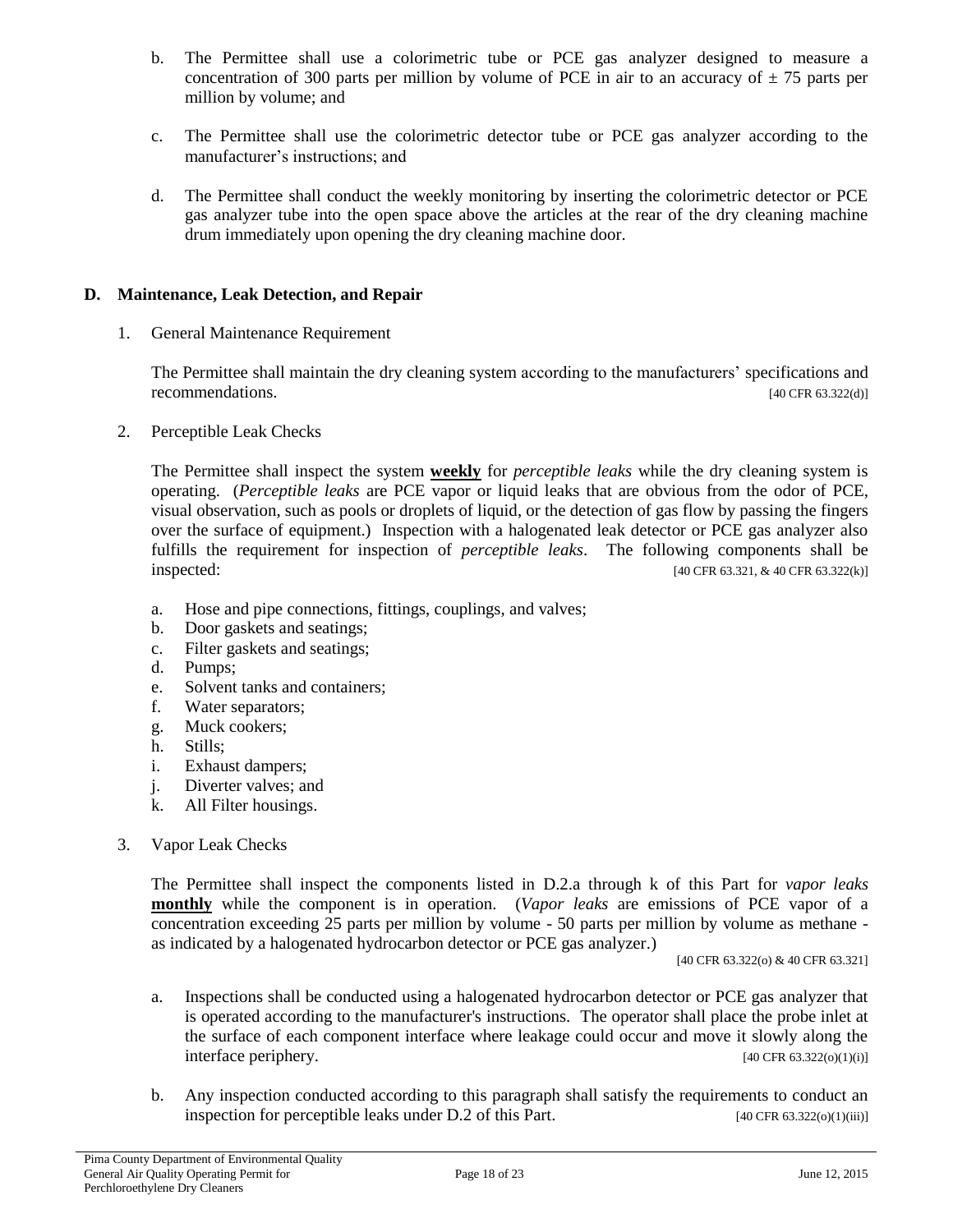4. Repair Requirements for Leaks Detected

The Permittee shall repair all leaks detected during the inspections required by D.2 or D.3 of this Part within 24 hours. If repair parts must be ordered, either a written or verbal order for those parts shall be initiated within 2 working days of detecting such a leak. Such repair parts shall be installed within 5 working days after receipt. [40 CFR 63.322(m)]

5. Repair Requirements for Faulty Emissions Control Devices

If parameter values monitored under paragraphs A.2.b or A.3.b of this Part do not meet the values specified in paragraphs C.1.a, C.1.b or C.2.b, adjustments or repairs shall be made to the dry cleaning system or control device to meet those values. If repair parts must be ordered, either a written or verbal order for such parts shall be initiated within 2 working days of detecting such a parameter value. Such repair parts shall be installed within 5 working days after receipt. [40 CFR 63.322(n)]

6. The Permittee shall keep records of all inspections, parts orders and repairs conducted, as specified in E.2 of this Part.

#### **E. Recordkeeping**

1. Emissions Control Device Monitoring Records

The Permittee shall keep a log of the following information and maintain such information on-site and show it upon request for a period of 5 years, as applicable:

- a. Refrigerated Condenser Monitoring Records: [40 CFR 63.324(d)(5)]
	- i. The date and refrigeration high pressure and low pressure monitoring results, as specified in C.1.a; or
	- ii. The date and temperature sensor monitoring results, as specified in C.1.b if no refrigeration system pressure gauges are installed.
- b. Carbon Adsorber Monitoring Records:

The date and monitoring results, as specified in C.2.a.  $[40 \text{ CFR } 63.324 \text{ (d)}(6)]$ 

2. Inspection and Repair Records

The Permittee shall keep a log of the following information and maintain such information on-site and show it upon request for a period of 5 years:

- a. The dates when the dry cleaning system components are inspected for leaks, as specified in D.2 and D.3, and the name or location of the dry cleaning system components where leaks are detected; [40 CFR 63. 324(d)(3)]
- b. The dates of repair and records of written or verbal orders for repair parts to demonstrate compliance with D.4 and D.5 of this Part.  $[40 \text{ CFR } 63.324 \text{ (d)}(4)]$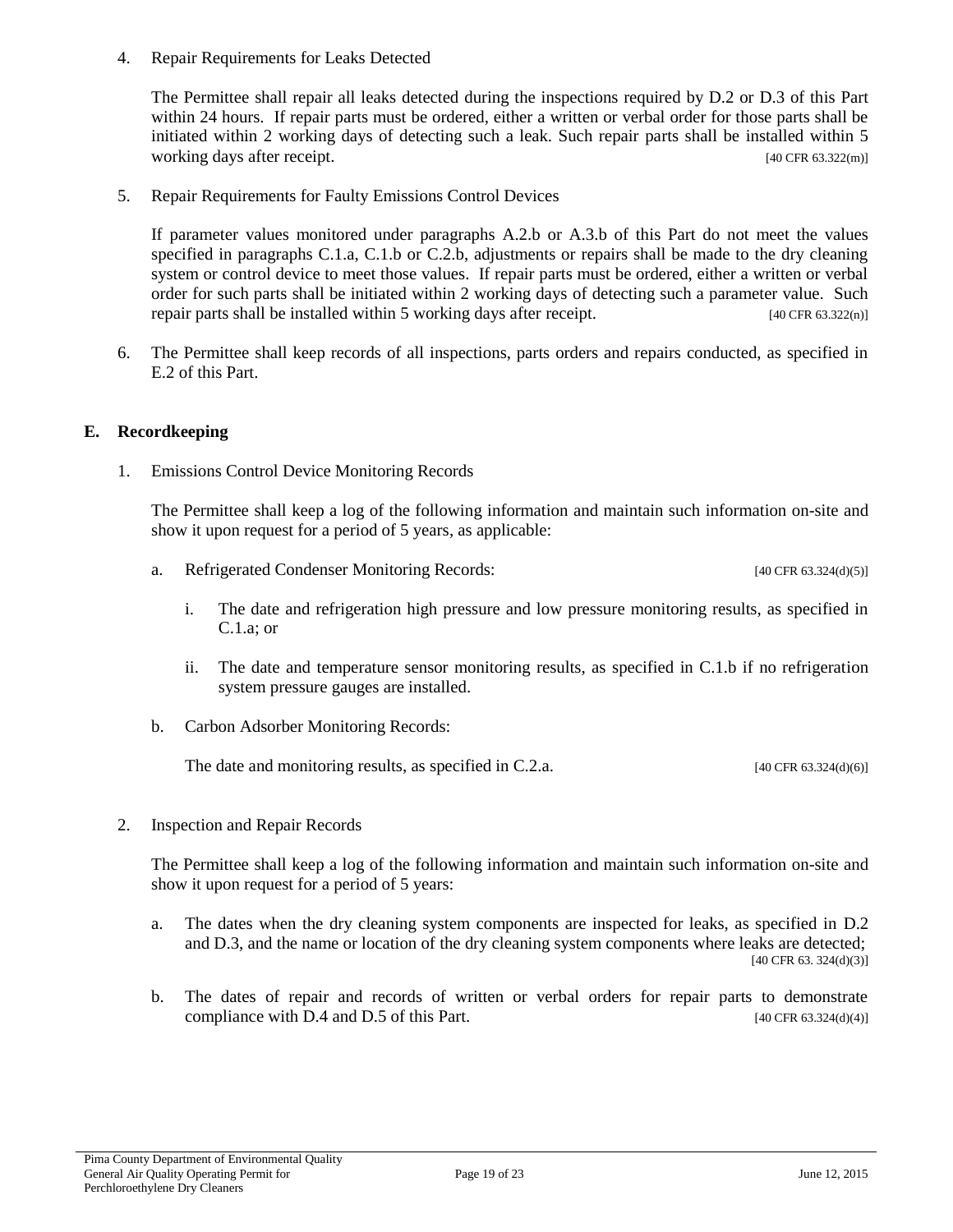3. PCE Consumption Calculations and Records

The Permittee shall keep all receipts of PCE purchases and a log of the following information (*including* all calculations.) The Permittee shall maintain such information on-site and show it upon request for a period of 5 years:

- a. The Permittee shall, on the first working day of each month record the total volume of all PCE purchases made in the *previous month* for the entire facility (if no PCE was purchased in a given month, the record shall record zero gallons for that month.) [40 CFR 63.324(d)]
- b. The Permittee shall, on the first working day of each month, sum and record the volume of all PCE purchases made *in each of the previous 12 months* for the entire facility, as recorded in the log described in E.2.a of this Part (if no PCE was purchased in a given month, the record shall record zero gallons for that month). The total sum recorded in this manner is the yearly PCE consumption for the permitted facility. [40 CFR 63.323(d)]
- 4. Operating Manuals and Design Specifications

The Permittee shall retain on-site a copy of the design specifications and the operating manuals for each dry cleaning system located at the dry cleaning facility. [40 CFR 63.324(e)]

#### **F. Reporting Requirements**

1. If the total yearly perchloroethylene consumption of the dry cleaning facility exceeds 2100 gallons, the Permittee must comply with all applicable standards (including, but not limited to, installation and operation of control technology) within 180 days of first determining the facility exceeded the consumption limit. The Permittee shall submit the appropriate reports and revisions to the Control Officer pursuant to PCC 17.12.235, 17.12.255, 17.12.260, and 40 CFR 63.324(c).

[40 CFR 63.320(i) & PCC 17.12.185.A.5]

2. Should the Permittee relocate a used machine he or she shall promptly comply with any subsequently applicable requirements and shall submit the appropriate reports and revisions to the Control Officer pursuant to PCC 17.12.235, 17.12.255, 17.12.260, and 40 CFR 63.324(b). [PCC 17.12.185.A.5]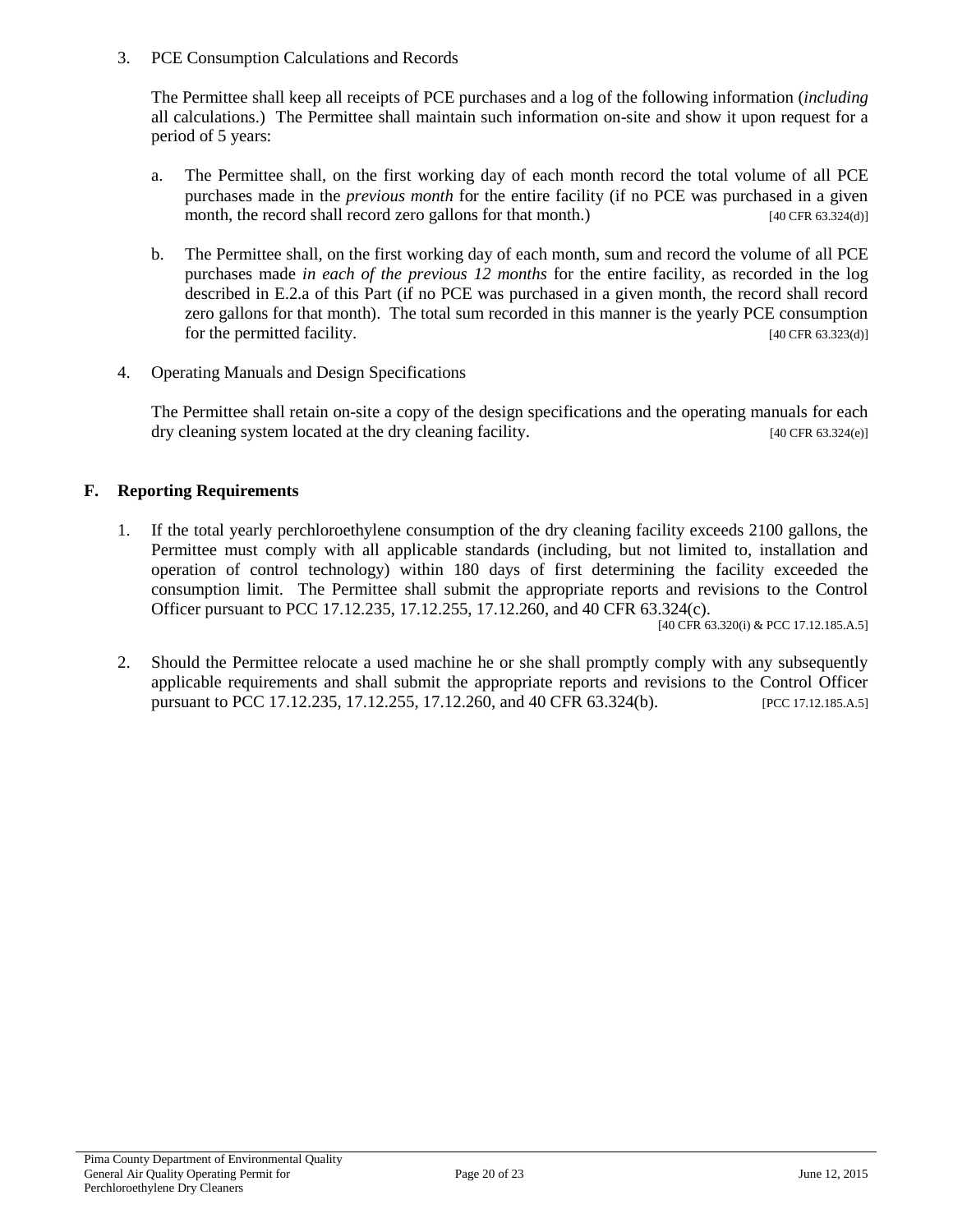### **SPECIFIC CONDITIONS FOR BOILERS AND WATER HEATERS**

#### **A. Opacity Standard**

- 1. The Permittee shall not cause, allow or permit the effluent from any boiler to have an average optical density equal to or greater than 20 percent opacity. [PCC 17.16.040]
- 2. The Permittee shall conduct a visible emissions check on the exhaust stack of each boiler at least quarterly while the boilers are operating. For the purposes of this permit, a visible emissions check is verification that abnormal emissions are not present at the boiler stack. The Permittee shall record the date and time of the check, the name of the person conducting the check, the results of the check, and the type of corrective action taken (if required). All records shall be maintained for five years.
- 3. When required by the Control Officer, the Permittee shall perform visible emissions observations in accordance with EPA Method 9, Appendix A in 40 CFR 60, on the boilers to demonstrate compliance with the opacity standard. [PCC 17.16.040 & PCC 17.20.010]

#### **B.** Fuel Limitation **contract in the set of the set of the set of the set of the set of the set of the set of the set of the set of the set of the set of the set of the set of the set of the set of the set of the set of t**

- 1. The Permittee shall burn only the specified fuel allowed for the boilers identified in the Authorization to Operate certificate.
- 2. In order to demonstrate compliance with the fuel limitation required in B.1 of this Part, the Permittee shall maintain records of fuel supplier specifications which verify the fuel and sulfur content of the fuel, as delivered. All records shall be maintained for five years.

#### **C. Facility Changes**

Should the Permittee desire to change the facility or operations in any way (including, but not limited to, addition of new equipment, modification of current equipment or usage of fuels not specified within this Permit,) the Permittee will first submit the proper notification and follow the required permit revision procedure pursuant to PCC 17.12.240, PCC 17.12.255, or PCC 17.12.260.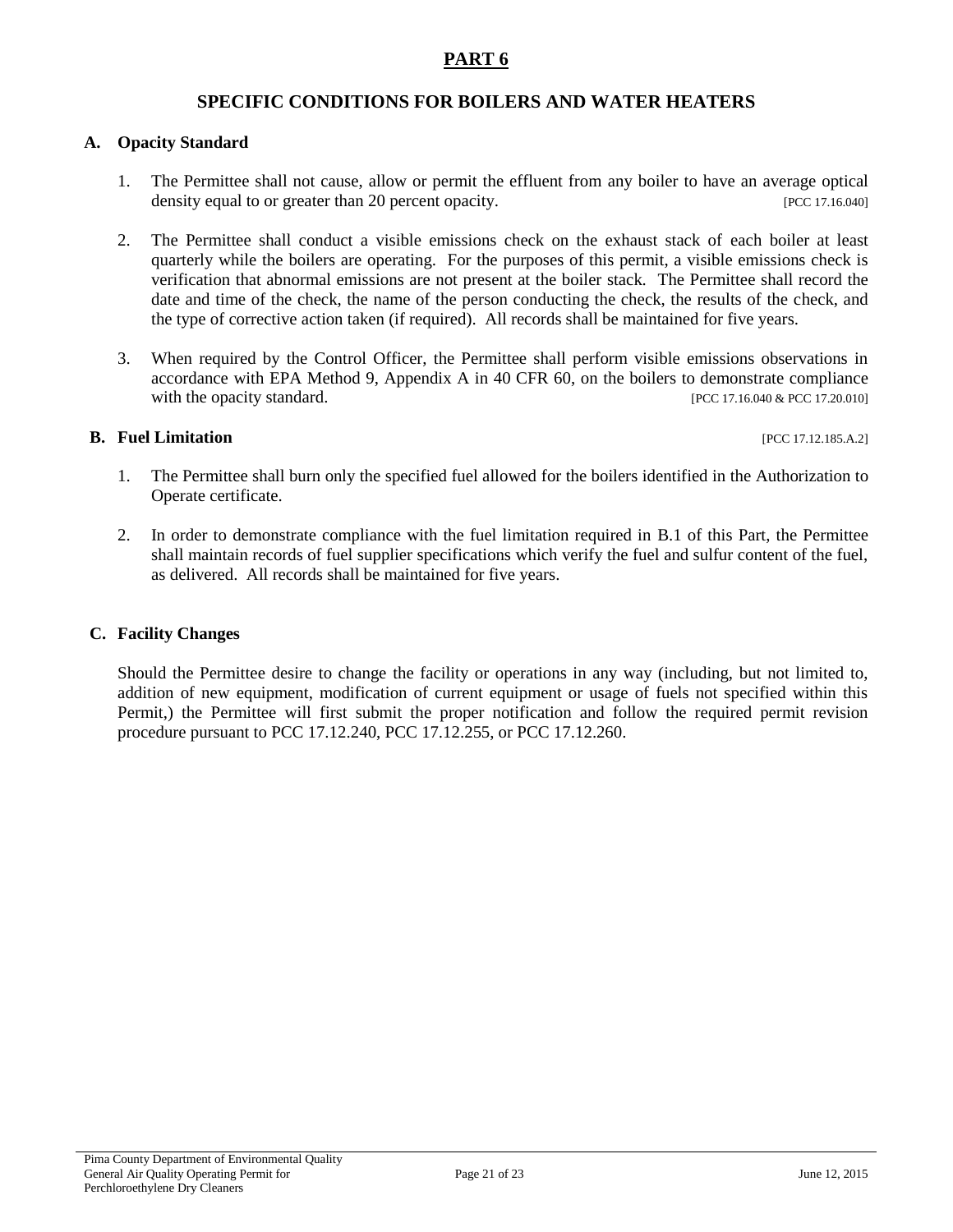## **ADDITIONAL PERMIT REQUIREMENTS**

#### **I. Compliance with Permit Conditions I.e. 2012 I.e. 2013 IPCC 17.12.185.A.7.a & b]**

- A. The Permittee shall comply with all conditions of this permit including all applicable requirements of the Arizona air quality statutes and the air quality rules. Any permit noncompliance constitutes a violation of the Arizona Revised Statutes and is grounds for enforcement action; for permit termination, revocation and reissuance, or revision; or for denial of a permit renewal application. In addition, noncompliance with any federally enforceable requirement constitutes a violation of the Clean Air Act.
- B. The Permittee shall report to the Control Officer any emissions in excess of the limits established by this permit. The report shall be in 2 parts as specified below: [PCC 17.12.185.A.5 & PCC 17.12.040]
	- 1 Notification by telephone or facsimile within 24 hours of the time the Permittee first learned of the occurrence of excess emission that includes all available information pursuant to PCC 17.12.040.B. To report excess emissions call **520-724-7400** or fax to **520-838-7432.**
	- 2. Detailed written notification by submission of an excess emissions report within 72 hours of the notification in I.B.1 above. **Send to PDEQ 33 N. Stone Ave, Suite 700, Tucson, Arizona 85701.**
- C. It shall not be a defense for a Permittee in an enforcement action that it would have been necessary to halt or reduce the permitted activity in order to maintain compliance with the conditions of this permit.
- D. The permit does not convey any property rights of any sort, or any exclusive privilege to the permit holder.
- E. The Permittee shall pay fees to the Control Officer pursuant to PCC 17.12.510.

[PCC 17.12.185.A.9 & PCC 17.12.510]

#### **II.** Permit Revision, Reopening, Revocation and Reissuance, or Termination for Cause [PCC 17.12.185.A.7.c]

The permit may be revised, reopened, revoked and reissued, or terminated for cause pursuant to PCC 17.12.270. The filing of a request by the Permittee for a permit revision, revocation and reissuance, or termination; or of a notification of planned changes or anticipated noncompliance does not stay any permit condition.

#### **III.** Duty to Provide Information [PCC 17.12.165.G & PCC 17.12.185.A.7.e]

- A. The Permittee shall furnish to the Control Officer, within a reasonable time, any information that the Control Officer may request in writing to determine whether cause exists for revising, revoking and reissuing, or terminating the permit or to determine compliance with the permit. Upon request, the Permittee shall also furnish to the Control Officer copies of records required to be kept by the permit. For information claimed to be confidential, the Permittee shall furnish a copy of such records to the Control Officer along with a claim of confidentiality.
- B. If the Permittee has failed to submit any relevant facts or if the Permittee has submitted incorrect information in the permit application, the Permittee shall, upon becoming aware of such failure or incorrect submittal, promptly submit such supplementary facts or corrected information.

#### **IV. Severability Clause IV. Severability Clause IPCC 17.12.185.A.6]**

The provisions of this permit are severable. If any provision of this permit is held invalid, the remainder of this permit shall not be affected thereby.